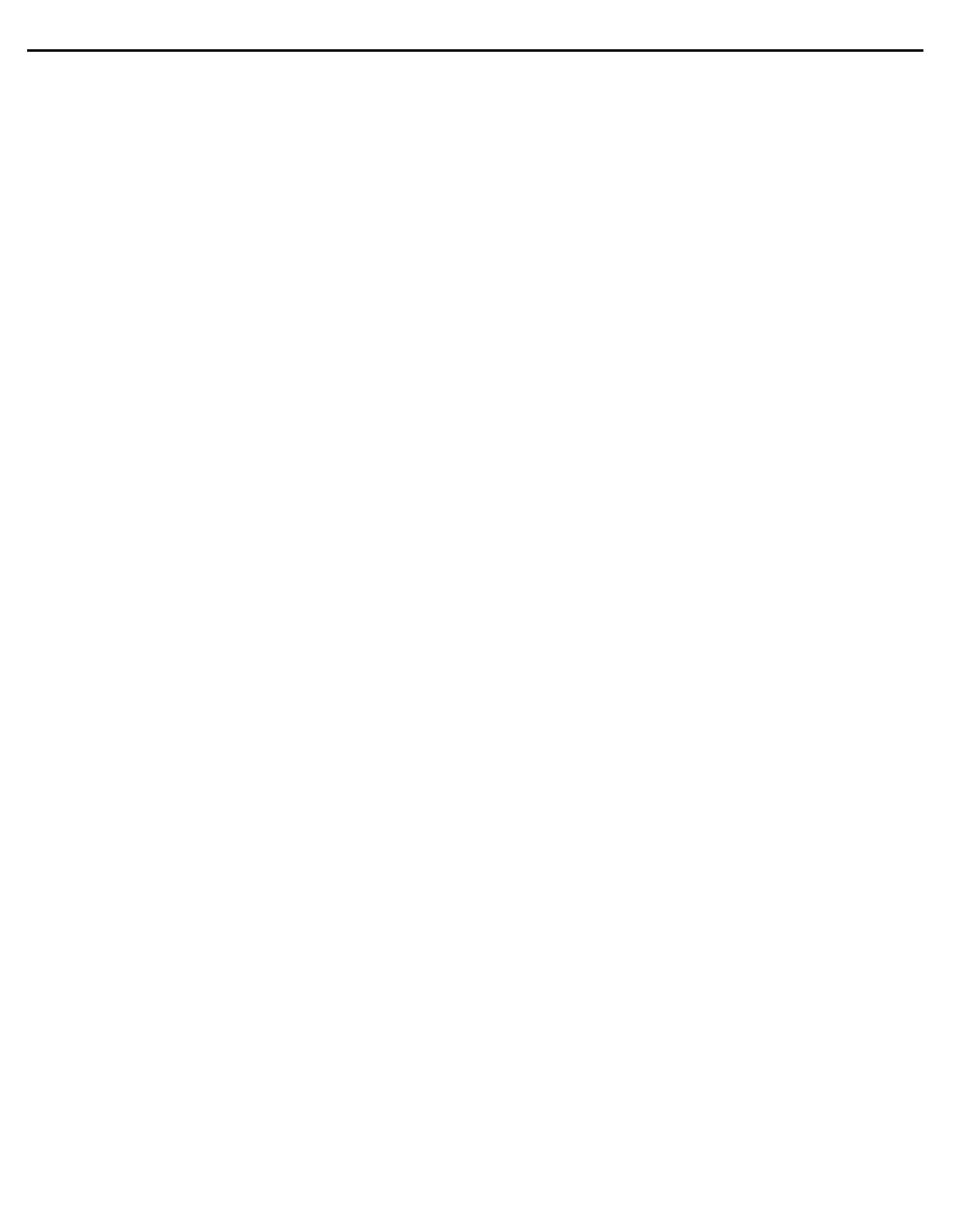**Information in this prospectus is not complete and may be changed. These securities may not be sold until the registration statement filed with the Securities and Exchange Commission is effective. This prospectus is not an offer to sell these securities and it is not soliciting an offer to buy these securities in any state where the offer or sale is not permitted.**

#### **PRELIMINARY PROSPECTUS SUBJECT TO COMPLETION DATED FEBRUARY 23, 2022**



**Up to 6,445,895 Ordinary Shares**

This prospectus relates to the proposed resale from time to time of up to 6,445,895 ordinary shares by the selling shareholders named in this prospectus, together with any additional selling shareholders listed in a prospectus supplement (together with any of such shareholders' pledgees, assignees, and successors-ininterest).

The shares to be sold under this prospectus consist of (i) 760,757 ordinary shares, (ii) 2,368,318 ordinary shares issuable upon the exercise of pre-funded warrants, or the Pre-Funded Warrants, issued in a private placement described herein, or the Private Placement (iii) 3,129,075 ordinary shares issuable upon exercise of warrants, or the Ordinary Warrants, issued in the Private Placement, and (iv) 187,745 ordinary shares issuable upon the exercise of placement agent warrants, or the PA Warrants, issued in the Private Placement. We refer to the Pre-Funded Warrants, the Ordinary Warrants the PA Warrants collectively as the Warrants. We are registering the offer and sale of the ordinary shares held by the selling shareholders to satisfy the registration rights they were granted pursuant to a registration rights agreement entered into on February 10, 2022 in connection with the securities purchase agreement as of even date thereof. While we will not receive any proceeds from the sale of the ordinary shares by the selling shareholders, we will receive proceeds from the exercise of any Warrants for cash.

The selling shareholders may offer and sell or otherwise dispose of the ordinary shares described in this prospectus from time to time through public or private transactions at prevailing market prices, at prices related to prevailing market prices or at privately negotiated prices. The selling shareholders will bear all underwriting fees, commissions and discounts, if any, attributable to the sales of shares and any transfer taxes. We will bear all other costs, expenses and fees in connection with the registration of the ordinary shares. See "Plan of Distribution" for more information about how the selling shareholders may sell or dispose of their ordinary shares.

Our ordinary shares are listed on The Nasdaq Capital Market under the trading symbol "CYRN." On February 22, 2022, the closing price for our ordinary shares was \$2.29 per share.

**Investing in these securities involves certain risks. See "Risk Factors" on page 3 of this prospectus. See also "Risk Factors" in the documents incorporated by reference in this prospectus for a discussion of the factors you should carefully consider before deciding to purchase these securities.**

**Neither the Securities and Exchange Commission nor any state securities commission has approved or disapproved of these securities or passed upon the adequacy or accuracy of this prospectus. Any representation to the contrary is a criminal offense.**

**The date of this prospectus is , 2022**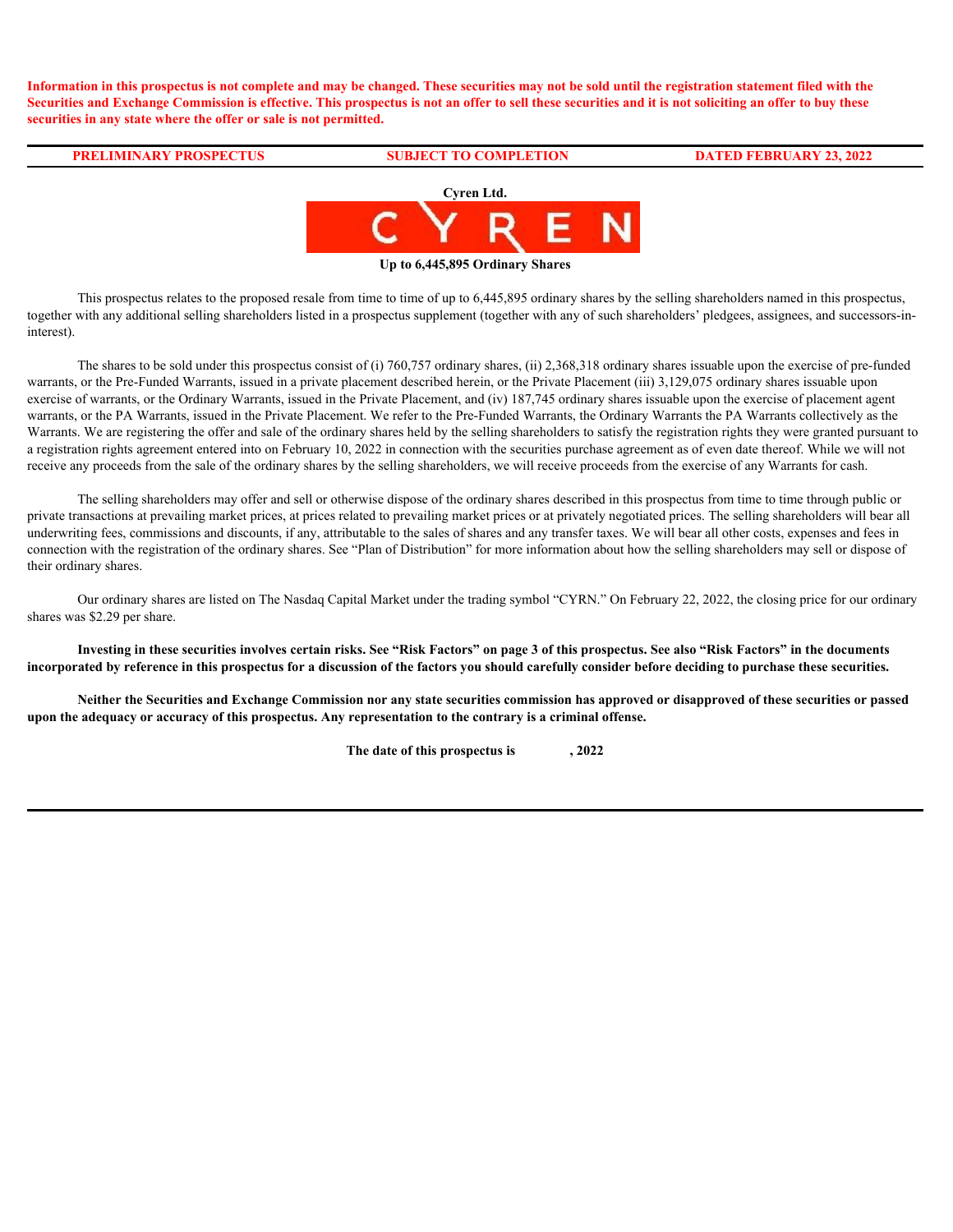## **TABLE OF CONTENTS**

| <b>About this Prospectus</b>                             | ii           |
|----------------------------------------------------------|--------------|
| <b>Prospectus Summary</b>                                |              |
| The Offering                                             |              |
| <b>Risk Factors</b>                                      |              |
| <b>Where You Can Find More Information</b>               | <sub>0</sub> |
| <b>Incorporation by Reference</b>                        |              |
| <b>Forward Looking Statements</b>                        |              |
| <b>Enforceability of Civil Liberties</b>                 |              |
| <b>Use of Proceeds</b>                                   |              |
| <b>Private Placement of Ordinary Shares and Warrants</b> |              |
| <b>Selling Shareholders</b>                              | 10           |
| <b>Plan of Distribution</b>                              | 12           |
| <b>Legal Matters</b>                                     | 13           |
| <b>Experts</b>                                           | 13           |
|                                                          |              |

i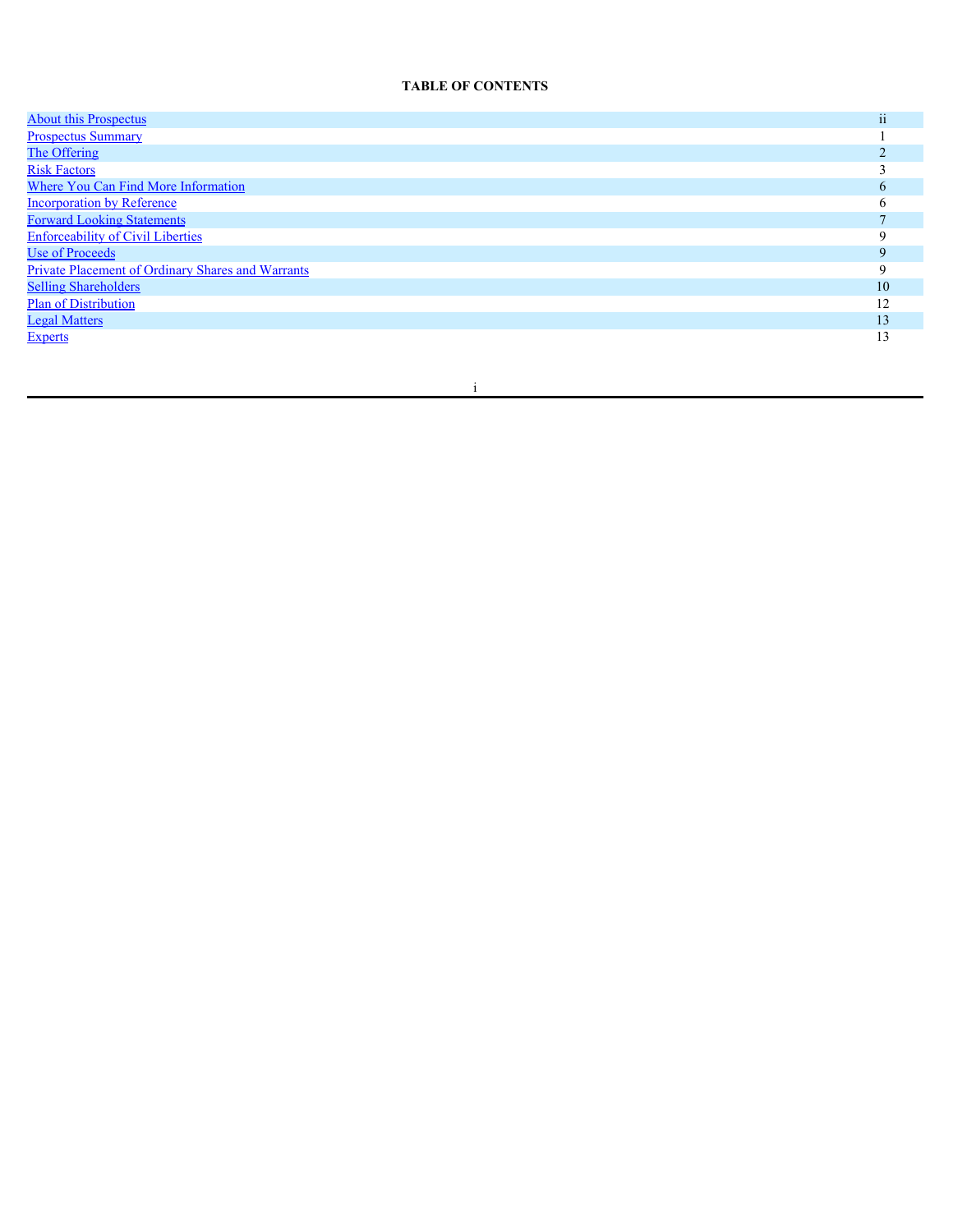#### <span id="page-4-0"></span>**ABOUT THIS PROSPECTUS**

This prospectus is part of a registration statement on Form S-3, which we have filed with the Securities and Exchange Commission, or the SEC, using a "shelf" registration process. Under this shelf process, the selling shareholders may from time to time sell the ordinary shares described in this prospectus in one or more offerings or otherwise as described under "Plan of Distribution."

This prospectus may be supplemented from time to time by one or more prospectus supplements. Such prospectus supplement may also add, update or change information contained in this prospectus. If there is any inconsistency between the information in this prospectus and the applicable prospectus supplement, you must rely on the information in the prospectus supplement. You should carefully read both this prospectus and any applicable prospectus supplement together with additional information described under the heading "Where You Can Find More Information" before deciding to invest in any ordinary shares being offered.

Neither we nor the selling shareholders have authorized anyone to provide any information other than that contained or incorporated by reference in this prospectus or in any related prospectus supplement or any free writing prospectus that we have authorized. We take no responsibility for and can provide no assurance as to the reliability of, any other information that others may give you. The ordinary shares are not being offered in any jurisdiction where the offer is not permitted. You should not assume that the information contained in or incorporated by reference in this prospectus is accurate as of any date other than the respective dates of such document. Our business, financial condition, results of operations and prospects may have changed since those dates.

Unless the context otherwise indicates, references in this prospectus to "we," "our," "us," the "Company" and "Cyren" refer, collectively, to Cyren Ltd., an Israeli registered public company, and its subsidiaries.

On February 9, 2022, the Company effected a one-for-twenty reverse share split. Upon effectiveness of the reverse share split, every twenty outstanding ordinary shares decreased to one ordinary share. The reverse split was retroactively applied to all ordinary share and per share information for all periods presented throughout this prospectus.

ii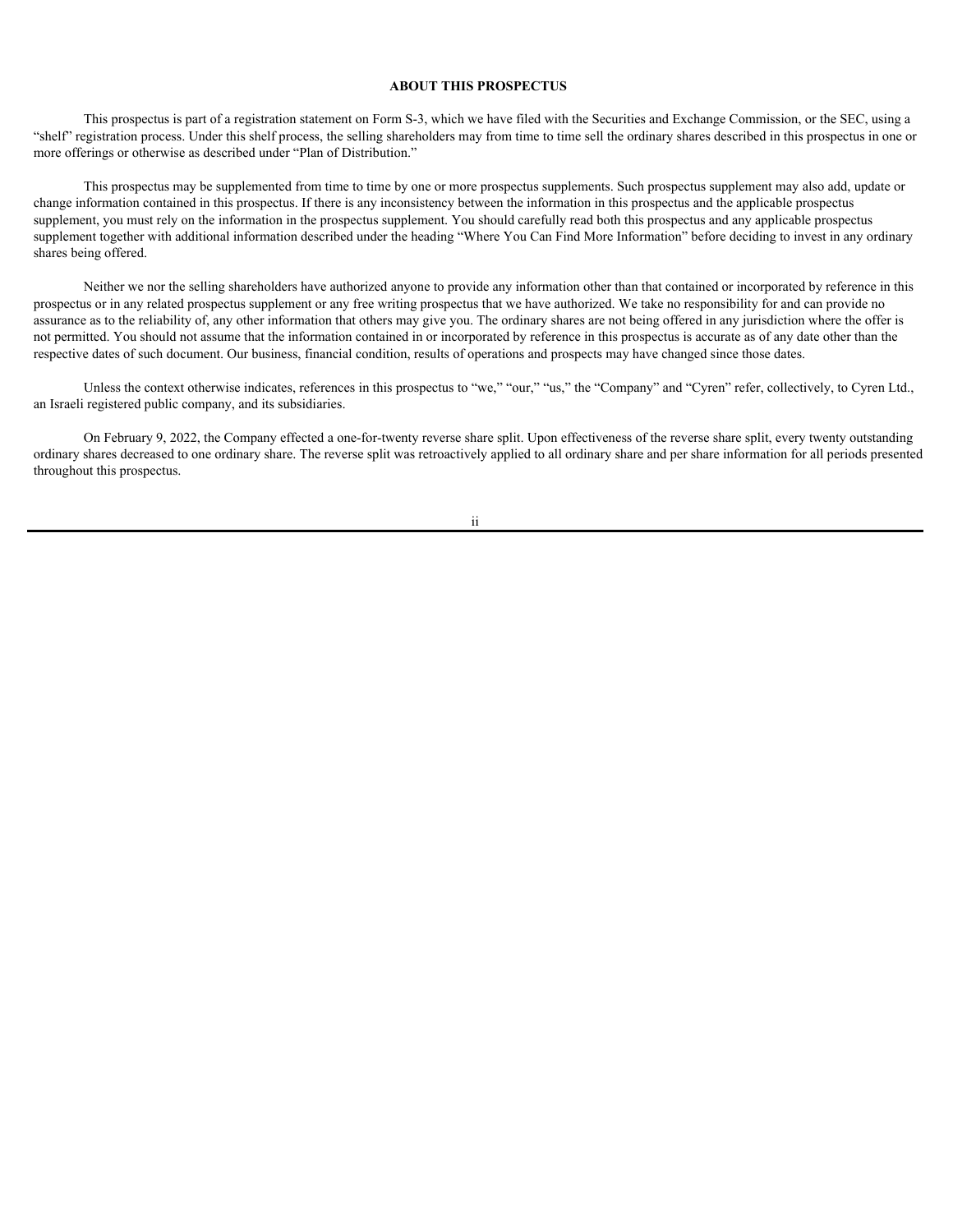#### <span id="page-5-0"></span>**PROSPECTUS SUMMARY**

Purpose built for the cloud, we are an early pioneer and leading innovator of cloud delivered Software-as-a-Service (SaaS) cybersecurity solutions that protect businesses, their employees and customers against threats from email, files, and the web.

We believe our cloud-based approach to security sets us apart from other vendors in the market. Our security solutions are architected around the fundamental belief that cyber security is a race against time – and the cloud best enables the speed, sophistication, and advanced automation needed to detect and block threats as they emerge on the internet. As more and more businesses move their data and applications to the cloud, they need a security provider that is able to keep pace.

Security threats are more prevalent and stealthier than ever. As cybercrime has become more sophisticated, every malware, phishing, and ransomware variant is unique, making it more difficult to detect attacks. While organizations have traditionally protected their users with gateway security appliances at their network perimeter, more frequent and evasive attacks combined with a more distributed workforce are reducing the effectiveness of this approach. Traditional appliances lack the real-time threat intelligence and processing power to detect emerging threats, and the growth of mobile devices and an increasingly distributed workforce means that more and more business is conducted outside of the traditional network perimeter. As a result, when new attacks appear in a matter of seconds, legacy cybersecurity products can leave companies vulnerable for hours, days, or even weeks.

Our cloud security products and services fall into three categories:

- **Cyren Threat Detection Services** these services detect a variety of threats in email, files, and from the web, and are embedded into products from the world's leading email providers, cyber security vendors and managed service providers. Cyren Threat Detection Services include our Email Security Detection Engine, Malware Detection Engine, Web Security Engine, and Threat Analysis Service.
- **Cyren Threat Intelligence Feeds** Cyren's Threat Intelligence Products provide valuable threat intelligence data that can be used by enterprise or OEM customers to support threat detection, threat hunting, and incident response. Cyren's Threat Intelligence offerings include IP Reputation Intelligence, Phishing Intelligence, Malware Intelligence, and Zombie Intelligence.
- **Cyren Enterprise Email Security Products** these include cloud-based solutions designed for enterprise customers and are sold either directly or through channel partners. Cyren Enterprise Email Security products include Cyren Email Security, a cloud-based secure email gateway, and Cyren Inbox Security, an anti-phishing product for Microsoft 365.

All of Cyren's cybersecurity products are powered by Cyren GlobalView, Cyren's global security cloud that identifies emerging threats on a global basis, in real-time. GlobalView analyzes billions of security transactions each day and rapidly detects a variety of threats in email, files and from the web. By inspecting internet traffic in the cloud, Cyren identifies threats as they emerge, stopping them before they reach users.

We were incorporated as a private company under the laws of the State of Israel on February 10, 1991, and our legal form is a company limited by shares. We became a public company on July 15, 1999, under the name Commtouch Software Ltd. In January 2014, we changed our legal name to Cyren Ltd. Our website is https://www.cyren.com. Our website and the information contained on, or that can be accessed through, our website will not be deemed to be incorporated by reference in, and are not considered part of, this prospectus. You should not rely on our website or any such information in making your decision whether to purchase our securities. The SEC maintains an internet site that contains reports, proxy and information statements and other information regarding issuers that file electronically with the SEC. Our filings under the Exchange Act of 1934, as amended, or the Exchange Act, are available on our website and are also available electronically from the website maintained by the SEC at www.sec.gov.

Our principal executive offices are located at 10 Ha-Menofim St.,  $5^{th}$  Floor, Herzliya, Israel 4672561, where our telephone number is +972–9–863– 6888.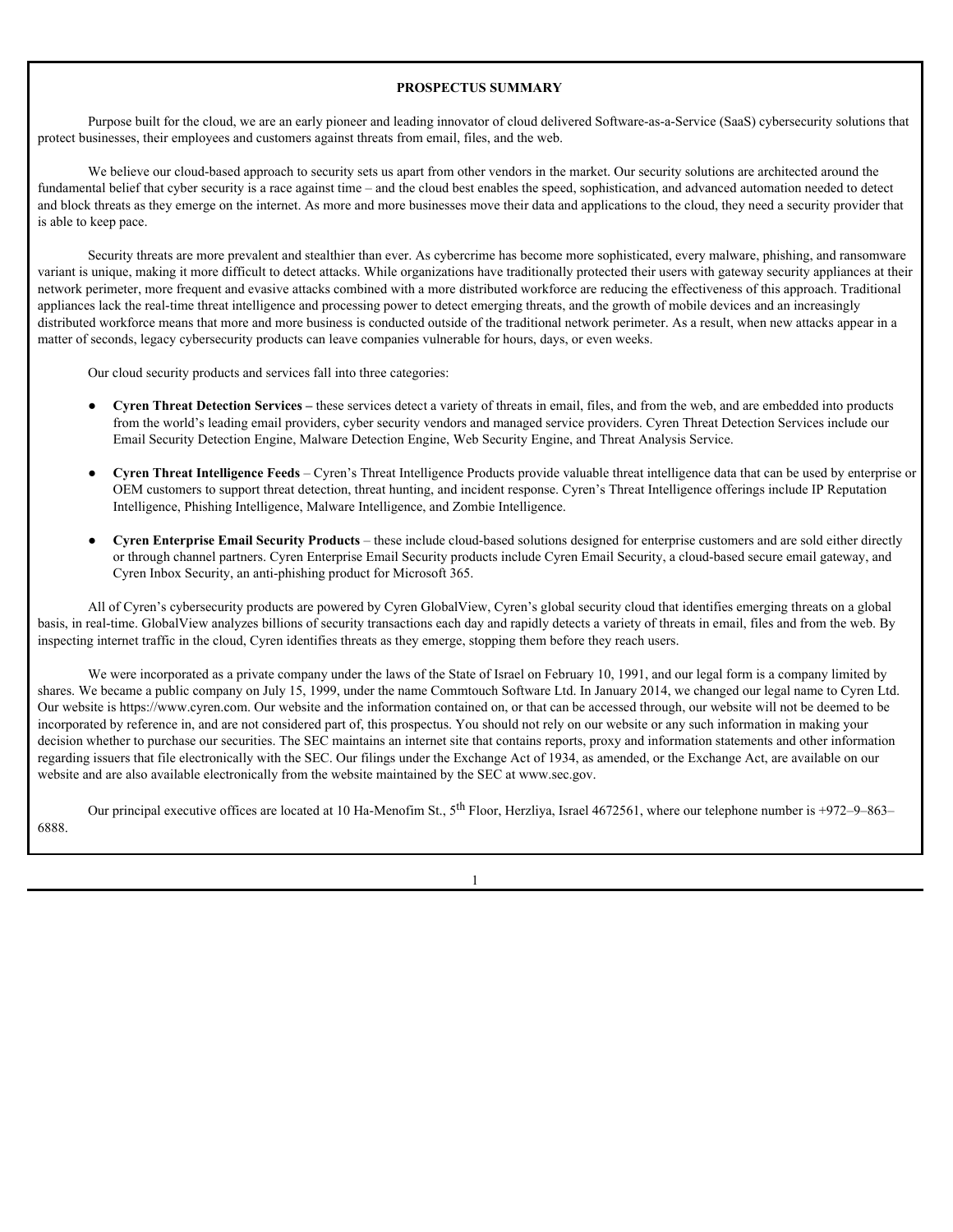## <span id="page-6-0"></span>**THE OFFERING**

This prospectus relates to the resale from time to time by the selling shareholders identified in this prospectus of up to 6,445,895 ordinary shares by the selling shareholders named in this prospectus, together with any additional selling shareholders listed in a prospectus supplement (together with any of such shareholders' pledgees, assignees, and successors-in-interest). The ordinary shares to be sold under this prospectus consist of (i) 760,757 ordinary shares, (ii) 2,368,318 ordinary shares issuable upon the exercise of the Pre-Funded Warrants, (iii) 3,129,075 ordinary shares issuable upon exercise of the Ordinary Warrants, and (iv) 187,745 ordinary shares issuable upon the exercise of the PA Warrants, each as issued in the Private Placement. The selling shareholders may sell their ordinary shares from time to time at prevailing market prices. We will not receive any proceeds from the sale of the ordinary shares by the selling shareholders. However, we will receive cash proceeds equal to the total exercise price of any Warrants that are exercised for cash.

| Ordinary shares offered by the selling shareholders                                             | (i) $760,757$ ordinary shares, (ii) $2,368,318$ ordinary shares is suable upon the exercise of the Pre-<br>Funded Warrants, (iii) 3,129,075 ordinary shares issuable upon exercise of the Ordinary Warrants,<br>and (iv) 187,745 ordinary shares issuable upon the exercise of the PA Warrants, each as issued in<br>the Private Placement.      |  |
|-------------------------------------------------------------------------------------------------|--------------------------------------------------------------------------------------------------------------------------------------------------------------------------------------------------------------------------------------------------------------------------------------------------------------------------------------------------|--|
| Ordinary shares currently outstanding                                                           | 7,668,168 ordinary shares, which assumes the exercise of the Pre-Funded Warrants to purchase<br>2,368,318 ordinary shares.                                                                                                                                                                                                                       |  |
| Ordinary shares to be outstanding assuming exercise of<br>the Ordinary Warrants and PA Warrants | 10,984,989.                                                                                                                                                                                                                                                                                                                                      |  |
| The Ordinary Warrants                                                                           | The exercise price of the Ordinary Warrants is \$3.71 per ordinary share. The Ordinary Warrants<br>are exercisable and will expire five and a half years from the date of issuance.                                                                                                                                                              |  |
| The Pre-Funded Warrants                                                                         | The exercise price of the Pre-Funded Warrants is \$0.001 per ordinary share. The Pre-Funded<br>Warrants are exercisable immediately and for an indefinite term.                                                                                                                                                                                  |  |
| The PA Warrants                                                                                 | The exercise price of the Ordinary Warrants is \$4.7938 per ordinary share. The PA Warrants are<br>exercisable and will expire five and a half years from the date of issuance.                                                                                                                                                                  |  |
| Use of Proceeds                                                                                 | We will not receive any proceeds from the sale of the ordinary shares by the selling shareholders.<br>All net proceeds from the sale of the ordinary shares covered by this prospectus will go to the<br>selling shareholders. However, we will receive cash proceeds equal to the total exercise price of<br>any exercise of Warrants for cash. |  |
|                                                                                                 | We intend to use the proceeds from the exercise of any Warrants for cash for working capital and<br>general corporate purposes. See the section of this prospectus titled "Use of Proceeds."                                                                                                                                                     |  |
| <b>Risk Factors</b>                                                                             | You should read the "Risk Factors" section starting on page 3 of this prospectus, and other<br>information included or incorporated by reference into this prospectus for a discussion of factors<br>you should carefully consider before deciding to invest in our ordinary shares.                                                             |  |
| <b>Trading Symbol</b>                                                                           | Our ordinary shares are listed on The Nasdaq Capital Market under the symbol "CYRN".                                                                                                                                                                                                                                                             |  |
| ordinary share.                                                                                 | Unless otherwise indicated, all information in this prospectus assumes the exercise of the Pre-Funded Warrants with an exercise price of \$0.001 per                                                                                                                                                                                             |  |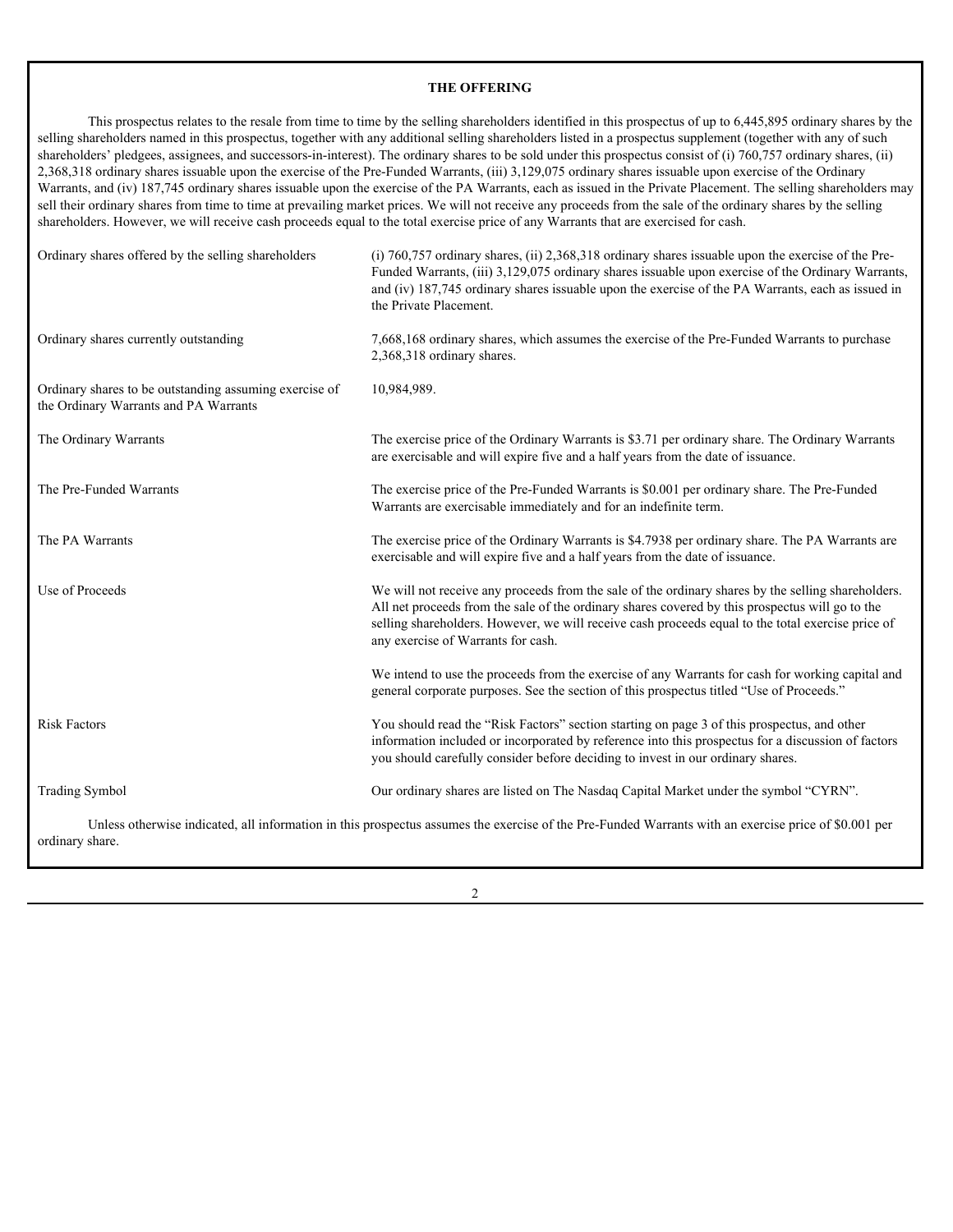#### <span id="page-7-0"></span>**RISK FACTORS**

Investing in our securities involves a high degree of risk. Please carefully consider the following factors as well as the other information contained and incorporated by reference in this prospectus, including the risk factors set forth under the caption "[Item 1A. Risk Factors"](https://content.edgar-online.com/ExternalLink/EDGAR/0001213900-21-018692.html?hash=99e59acca5cf31abe2cc68bcfcd776ff19b60c30bf9f1e43af25f00729cf47d1&dest=f10k2020_cyrenltd_htm_a_003) in our most recent Annual Report on Form 10-K, as updated by annual, quarterly and other reports and documents that we file with the SEC and incorporate by reference into this prospectus. Before making an investment decision, you should carefully consider these risks as well as other information we include or incorporate by reference in this prospectus. If any of these risks actually occurs, our business, financial condition, cash flows and results of operations could be negatively impacted. In that case, the trading price of our ordinary shares would likely decline and you might lose all or part of your investment. Additional risks and uncertainties not presently known to us or that we currently deem immaterial also may impair our business operations.

#### *We are currently not in compliance with The Nasdaq Capital Market listing standards. If our ordinary shares are delisted, the market price and liquidity of our ordinary shares and our ability to raise additional capital would be adversely impacted.*

Our ordinary shares are currently listed on The Nasdaq Capital Market. Continued listing of a security on The Nasdaq Capital Market is conditioned upon compliance with various continued listing standards. As previously disclosed, on April 8, 2021, we received written notice from the Listing Qualifications Department of the Nasdaq Stock Market, or Nasdaq, informing us that the closing bid price for our ordinary shares listed on The Nasdaq Capital Market was below \$1.00 per share for 30 consecutive business days prior to receiving the notice. On October 6, 2021, we received a written extension notice from Nasdaq, notifying the Company that Nasdaq has granted the Company an additional 180 calendar days, until April 4, 2022, to regain compliance with the requirement for the Company's ordinary shares to maintain a minimum bid price of \$1.00 per share for continued listing on The Nasdaq Capital Market, as set forth in Nasdaq Listing Rule 5550(a)(2), or the Rule. On February 22, 2022, the closing price for our ordinary shares on The Nasdaq Capital Market was \$2.29 per share.

If at any time before April 4, 2022, the bid price of the Company's ordinary shares closes at or above \$1.00 per share for a minimum of 10 consecutive business days, Nasdaq will provide written notification that the Company has achieved compliance with the Rule.

At a special meeting of shareholders, held on February 7, 2022, our board of directors proposed an amendment to the Company's Articles of Association to effect a reverse share split of our ordinary shares, which if implemented would increase the closing bid price of our ordinary shares above \$1.00. The Company's shareholders voted to approve the reverse share split at a ratio of not less than one-for-four and not more than one-for-twenty. Following the special meeting of shareholders, the board of directors of the Company approved a one-for-twenty reverse share split and an increase in the Company's authorized share capital by NIS 216,000,000, and the Articles of Association of the Company were amended accordingly. The reverse share split became effective on February 9, 2022.

We intend to monitor the closing bid price of our ordinary shares through the compliance period. In the event that our ordinary shares are not eligible for continued listing on The Nasdaq Capital Market or another national securities exchange, trading of our ordinary shares could be conducted in the over-the-counter market or on an electronic bulletin board established for unlisted securities such as the Pink Sheets or the OTC Bulletin Board. In such event, it could become more difficult to dispose of, or obtain accurate price quotations for, our ordinary shares, and there would likely also be a reduction in our coverage by security analysts and the news media, which could cause the price of our ordinary shares to decline further. Also, it may be difficult for us to raise additional capital if we are not listed on a major exchange.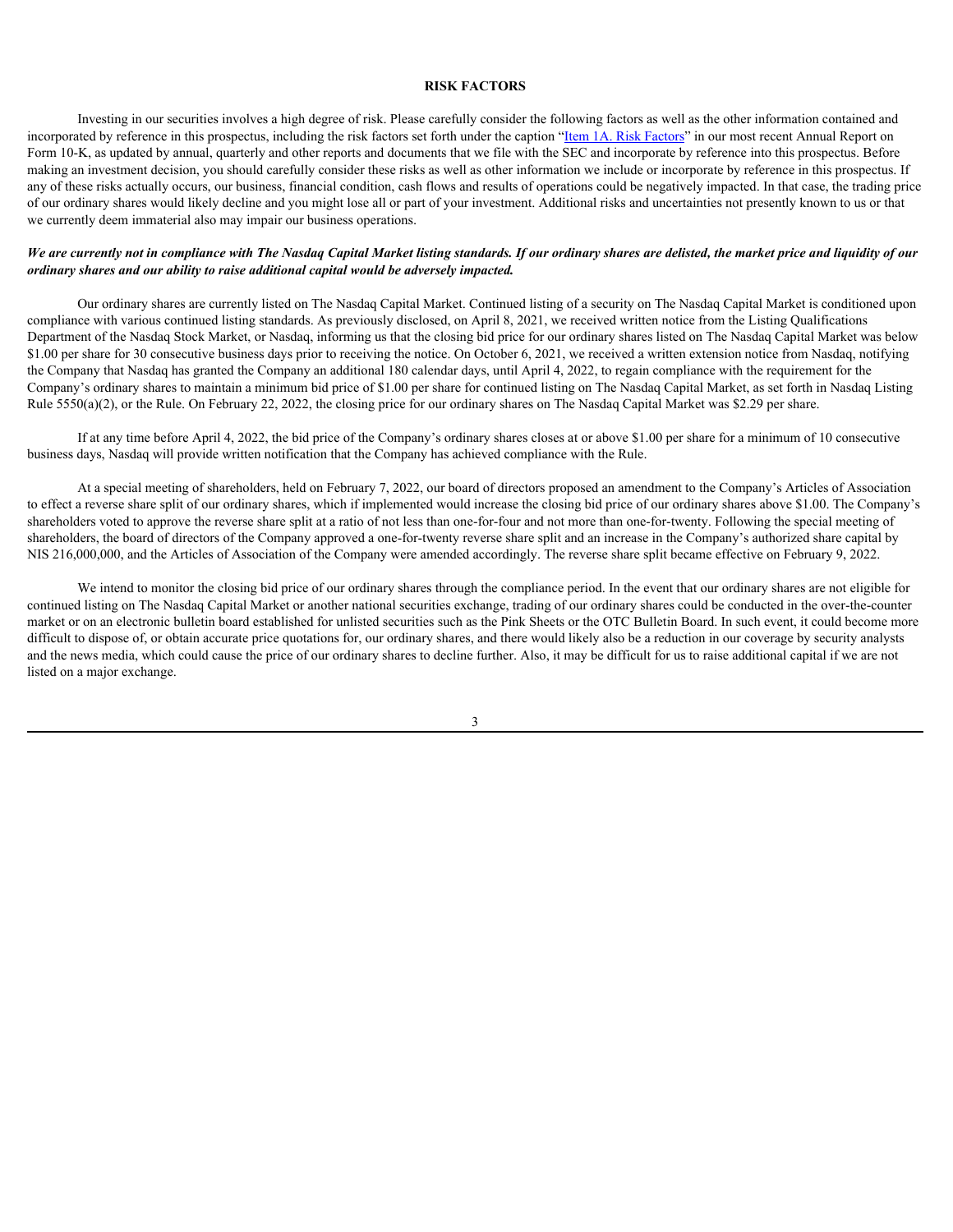#### *The issuance of additional shares in connection with financings, acquisitions, investments, our equity incentive plans, conversion of our convertible notes and debentures or otherwise will dilute other shareholders. In addition, our failure in the future to raise additional capital or generate the significant capital necessary to expand our operations and invest in new services and products could reduce our ability to compete and could harm our business. The ability to increase the authorized share count could limit our options for continuing to support the business.*

In addition to the Private Placement, we have made, and intend to continue to make, investments to support our business growth and may require additional funds to respond to business challenges, including the need to develop new features to enhance our services and products, improve our operating infrastructure or acquire complementary businesses and technologies. Accordingly, we may need to engage in equity or debt financings to secure additional funds. For example, in December 2018, we issued \$10 million aggregate principal amount of convertible notes to an existing minority investor in a private placement which matured in December 2021 and were paid in full. In November 2019, we closed our rights offering, pursuant to which we issued 231,780 ordinary shares at \$34.6 per share, including 231,214 shares issued to Warburg Pincus. In addition, in March 2020, we issued \$10.25 million aggregate principal amount of our convertible debentures to accredited investors in a private placement, or the Debentures, and in February 2021 we issued 600,000 ordinary shares at a price of \$23.00 per share in a registered direct offering and warrants to purchase 36,000 ordinary shares. In September 2021, we issued 707,639 of our ordinary shares at a purchase price of \$14.40 per share and warrants to purchase up to 707,639 Ordinary Shares at an exercise price of \$12.00 per share in a private placement, or the 2021 Private Placement. In connection therewith, we also issued warrants to purchase up to 42,459 ordinary shares with an exercise price equal to \$18.00.

Our shareholders have experienced dilution of their equity interests as a result of these issuances and prior issuances and may experience additional dilution in the event that any warrants or other convertible securities are exercised or converted, as the case may be, into our ordinary shares. We may issue additional ordinary shares or securities convertible or exercisable into our ordinary shares in the future and may elect to satisfy interest payments on the Debentures by the issuance of ordinary shares based on the market price at the time of the interest payment, any of which could cause our shareholders to experience additional dilution of their equity interest.

#### *Your investment may be significantly diluted by the conversion of our Debentures, the payment of interest in ordinary shares on the Debentures, and the exercise of warrants.*

A substantial number of ordinary shares could be issued upon conversion of our Debentures and issued as interest on the Debentures and issued upon exercise of our outstanding warrants. Sales of substantial amounts of our ordinary shares in the public market, or the possibility of these sales, may adversely affect our share price. As of December 31, 2021, 600,134 ordinary shares were reserved for issuance upon conversion of the then outstanding \$9,002,002 principal amount of outstanding Debentures (including ordinary shares issuable in respect of 5.75% interest payable if the Debentures are held until maturity). In addition, as of December 31, 2021, 869,604 ordinary shares were reserved for issuance upon exercise of outstanding warrants, including the 750,098 ordinary shares issuable upon exercise of warrants issued in connection with the 2021 Private Placement. If issued, the shares underlying our Debentures and warrants would increase the number of ordinary shares currently outstanding and will dilute the holdings and voting rights of our then-existing shareholders. Further, if we elect to issue ordinary shares as payment of interest under the Debentures, the actual number of ordinary shares issued will be based on fluctuating trading prices of our ordinary shares prior to the interest payment date. To the extent that the price of our ordinary shares declines, and we elect to issue ordinary shares as payment of interest under the Debentures, we will need to issue more ordinary shares to satisfy the interest payment, which will result in further dilution.

#### *A sale of a substantial number of ordinary shares by our shareholders may cause the price of our ordinary shares to decline.*

If our shareholders sell, or the market perceives that our shareholders intend to sell for various reasons, substantial amounts of our ordinary shares in the public market, the price of our ordinary shares may decline. Additionally, such conditions may make it more difficult for us to sell equity or equity-related securities in the future at a time and price that we deem reasonable or appropriate. Sales of a substantial number of ordinary shares in the public market following the effective date of the registration statement of which this prospectus forms a part could cause the market price of our ordinary shares to decline. A substantial majority of our outstanding ordinary shares, and the ordinary shares offered hereby will be, freely tradable without restriction or further registration under the Securities Act.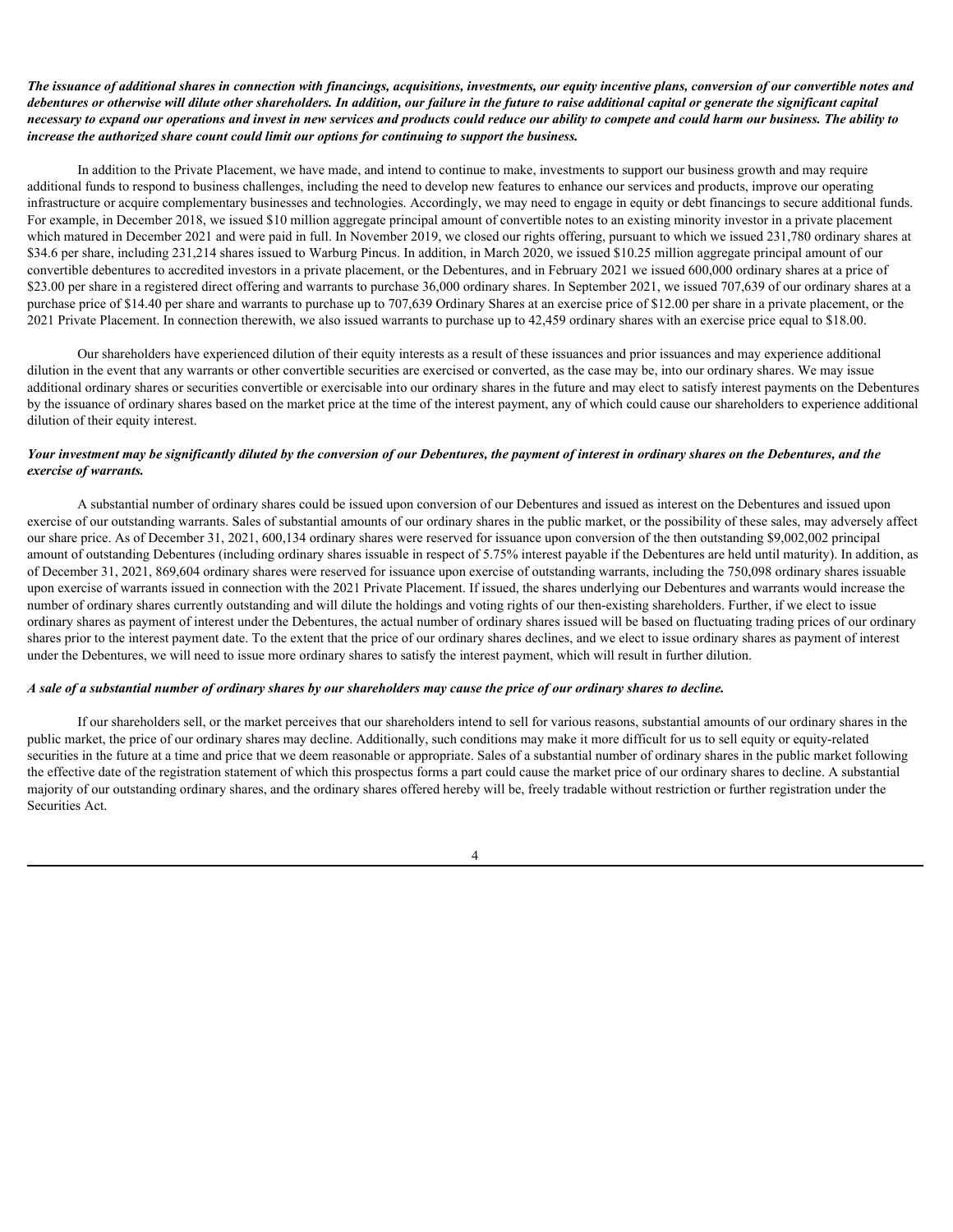#### *We will not receive any proceeds from the sale of our ordinary shares by the selling shareholders covered by this prospectus.*

We are registering our ordinary shares that were, or may be, issued by us to the selling shareholders to permit the resale of our ordinary shares from time to time after the date of this prospectus. We will not receive any of the proceeds from the sale by the selling shareholders of our ordinary shares, though we will receive proceeds from any exercise of Warrants for cash.

#### *We do not intend to pay dividends for the foreseeable future.*

We have never declared or paid any dividends on our ordinary shares. We intend to retain any earnings to finance the operation and expansion of our business, and we do not anticipate paying any cash dividends in the future. As a result, you may only receive a return on your investment in our ordinary shares if the market price of our ordinary shares increases.

#### *We have broad discretion over the use of the net proceeds from the exercise of any Warrants for cash and may use them in ways with which you do not agree and in ways that may not enhance our operating results or the price of our ordinary shares.*

Our board of directors and management will have broad discretion over the application of the net proceeds that we receive from any exercise of Warrants for cash. We may spend or invest these proceeds in ways with which our shareholders disagree or that do not yield a favorable return, if at all. We intend to use the net proceeds from any exercise of Warrants for cash as described in "Use of Proceeds." However, our use of these proceeds may differ substantially from our current plans. Failure by our management to apply these funds effectively could harm our business, results of operations, cash flows, financial condition and/or prospects. Pending use, we may invest the net proceeds from the offering in a manner that does not produce income or that loses value.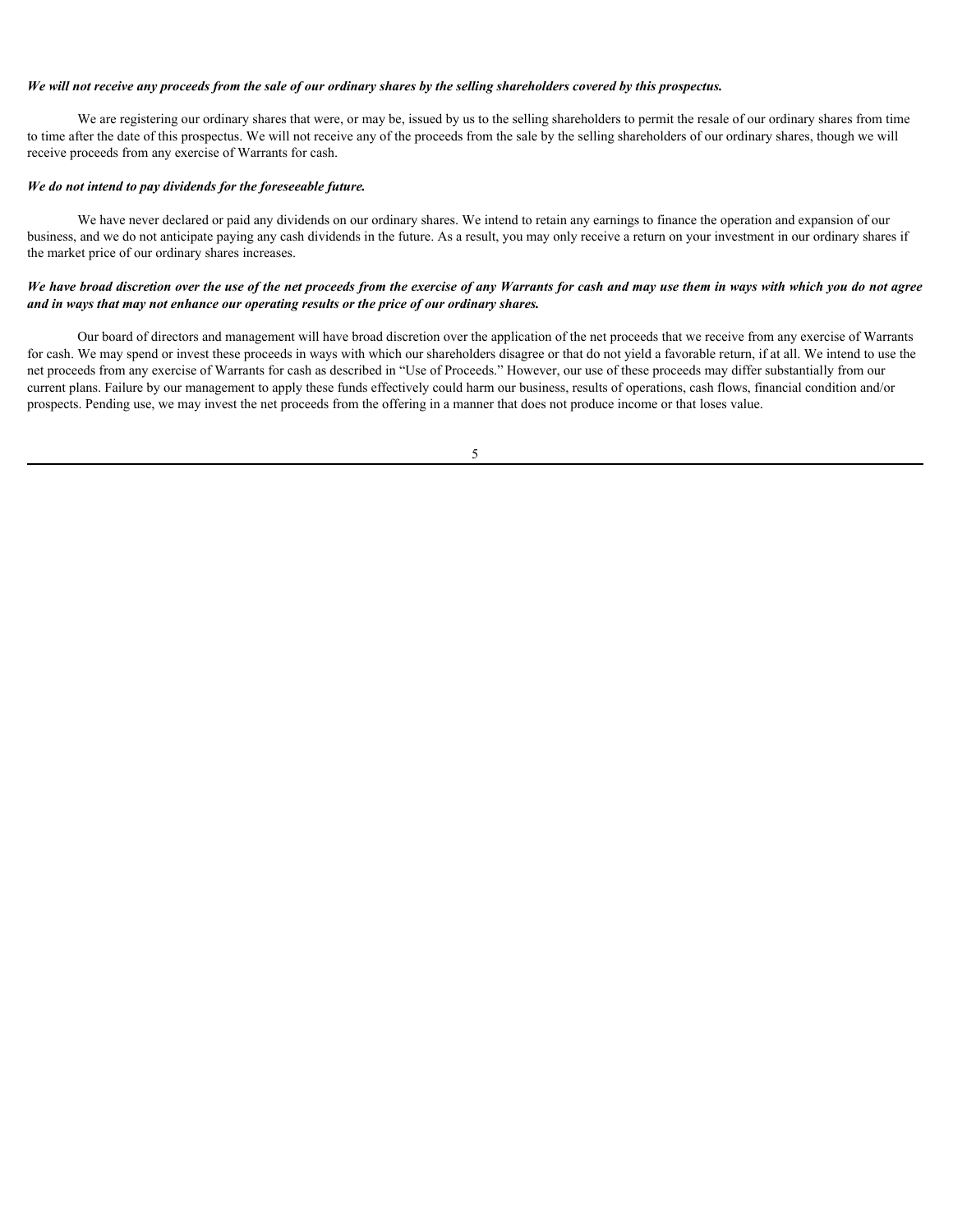#### <span id="page-10-0"></span>**WHERE YOU CAN FIND MORE INFORMATION**

This prospectus is part of the registration statement on Form S-3 we filed with the SEC under the Securities Act and does not contain all the information set forth in the registration statement. Whenever a reference is made in this prospectus to any of our contracts, agreements or other documents, the reference may not be complete and you should refer to the exhibits that are a part of the registration statement or the exhibits to the reports or other documents incorporated by reference into this prospectus for a copy of such contract, agreement or other document. Because we are subject to the information and reporting requirements of the Exchange Act, we file annual, quarterly and current reports, proxy statements and other information with the SEC. Our SEC filings are available to the public over the Internet at the SEC's website at http://www.sec.gov.

You may also access our SEC filings at our website http://www.cyren.com. Our website and the information contained on, or that can be accessed through, our website will not be deemed to be incorporated by reference in, and are not considered part of, this prospectus. You should not rely on our website or any such information in making your decision whether to purchase our securities.

#### <span id="page-10-1"></span>**INCORPORATION BY REFERENCE**

The SEC allows us to incorporate by reference much of the information we file with the SEC, which means that we can disclose important information to you by referring you to those publicly available documents. The information that we incorporate by reference into this prospectus is considered to be part of this prospectus. Because we are incorporating by reference future filings with the SEC, this prospectus is continually updated and those future filings may modify or supersede some of the information included or incorporated into this prospectus. This means that you must look at all of the SEC filings that we incorporate by reference to determine if any of the statements in this prospectus or in any document previously incorporated by reference have been modified or superseded. This prospectus incorporates by reference the documents listed below (File No. 000-26495):

We incorporate by reference into this prospectus the information contained in the following documents, which is considered to be a part of this prospectus:

- the Annual Report on [Form 10-K](https://content.edgar-online.com/ExternalLink/EDGAR/0001213900-21-018692.html?hash=99e59acca5cf31abe2cc68bcfcd776ff19b60c30bf9f1e43af25f00729cf47d1&dest=f10k2020_cyrenltd_htm) for the year ended December 31, 2020;
- the Quarterly Reports on Form 10-Q for the quarter ended [March 31, 2021,](https://content.edgar-online.com/ExternalLink/EDGAR/0001213900-21-027010.html?hash=bd64a3d0220f08b858643e1798b650c552c95fe4d2158031ed0dfce3f31de3a2&dest=f10q0321_cyrenltd_htm) [June 30, 2021](https://content.edgar-online.com/ExternalLink/EDGAR/0001213900-21-043003.html?hash=e8a8b99fcd78172f1cde8f009833a596cc1b5607a788dd68ca47ea2db7e0a712&dest=f10q0621_cyrenltd_htm) and [September 30, 2021;](https://content.edgar-online.com/ExternalLink/EDGAR/0001213900-21-059378.html?hash=b51bbe5fab944eaf1774800989aeaf21c083d7bb0f616463fb1afb04cde430b2&dest=f10q0921_cyrenltd_htm)
- the Current Reports on Form 8-K filed with the SEC on [February 9, 2022,](https://content.edgar-online.com/ExternalLink/EDGAR/0001213900-22-006047.html?hash=a63f1f6b65992348c047ef385e66c1ca95ac100072568e364e319d9b8f4436a9&dest=ea155111-8k_cyrenltd_htm) [October 6, 2021,](https://content.edgar-online.com/ExternalLink/EDGAR/0001213900-21-051596.html?hash=fc5703c81ae422e225719197905fc890af9305c7dbaeb6ef2015c2242641a39d&dest=ea148494-8k_cyren_htm) [September 20, 2021,](https://content.edgar-online.com/ExternalLink/EDGAR/0001213900-21-048778.html?hash=f6d44aa51e59265232057481d103795deb43e3728c7757964182a2258c3f5506&dest=ea147547-8k_cyrenltd_htm) [August 25, 2021,](https://content.edgar-online.com/ExternalLink/EDGAR/0001213900-21-044803.html?hash=f26d36f7b3dfeb17994a8f32e5e62fa98b2c8cb6db365c1859734e33d20cf63c&dest=ea146440-8k_cyrenltd_htm) [July 13, 2021,](https://content.edgar-online.com/ExternalLink/EDGAR/0001213900-21-036629.html?hash=b97198281d89f1d2306c323df6d81b961f175a52cf9e0eaefe40c68dfbecf195&dest=ea144104-8k_cyren_htm) [April 13, 2021,](https://content.edgar-online.com/ExternalLink/EDGAR/0001213900-21-021390.html?hash=78d0038eb830767b50e687dc7d7d2d1d4747128231328b51a4c897c15fb1a8ee&dest=ea139460_8k-cyren_htm) [February 16, 2021,](https://content.edgar-online.com/ExternalLink/EDGAR/0001213900-21-009341.html?hash=d6470df316edaec82b832ec451009b2a6f1af5172261e48b45c7d6cb154421e9&dest=ea135591-8k_cyrenltd_htm) [January 27, 2021,](https://content.edgar-online.com/ExternalLink/EDGAR/0001213900-21-004665.html?hash=296743b5e044c5bedb7be949d723037dc9c48e7fc783c5a773dd51eaed1208eb&dest=ea134055-8k_cyrenltd_htm) and [January 12, 2021;](https://content.edgar-online.com/ExternalLink/EDGAR/0001213900-21-001734.html?hash=3bd13f6ff272d5b008032b22594d0c3146e687ceccc81928959f759587c4bd67&dest=ea133209-8k_cyrenltd_htm) and
- the description of our ordinary shares contained in our Form 8-A filed on June 25, 1999, and Form F-1 (File No. 333-78531) filed on May 14, 1999, as amended, as updated by **Exhibit 4.1** to the Annual Report on Form 10-K for the year ended December 31, 2020, and any reports filed for the purpose of updating such description.

We also incorporate by reference any future filings (other than current reports furnished under Item 2.02 or Item 7.01 of Form 8-K and exhibits filed on such form that are related to such items unless such Form 8-K expressly provides to the contrary) made with the SEC pursuant to Sections 13(a), 13(c), 14 or 15(d) of the Exchange Act, including those made after the date of the initial filing of the registration statement of which this prospectus is a part and prior to effectiveness of such registration statement, until we file a post-effective amendment that indicates the termination of the offering of the securities made by this prospectus, which will become a part of this prospectus from the date that such documents are filed with the SEC. Information in such future filings updates and supplements the information provided in this prospectus. Any statements in any such future filings will automatically be deemed to modify and supersede any information in any document we previously filed with the SEC that is incorporated or deemed to be incorporated herein by reference to the extent that statements in the later-filed document modify or replace such earlier statements. You may obtain a copy of these filings, without charge, by writing or calling us at:

> 1430 Spring Hill Road, Suite 330 McLean, Virginia 22102 Attn: Investor Relations Telephone Number (703) 760-3320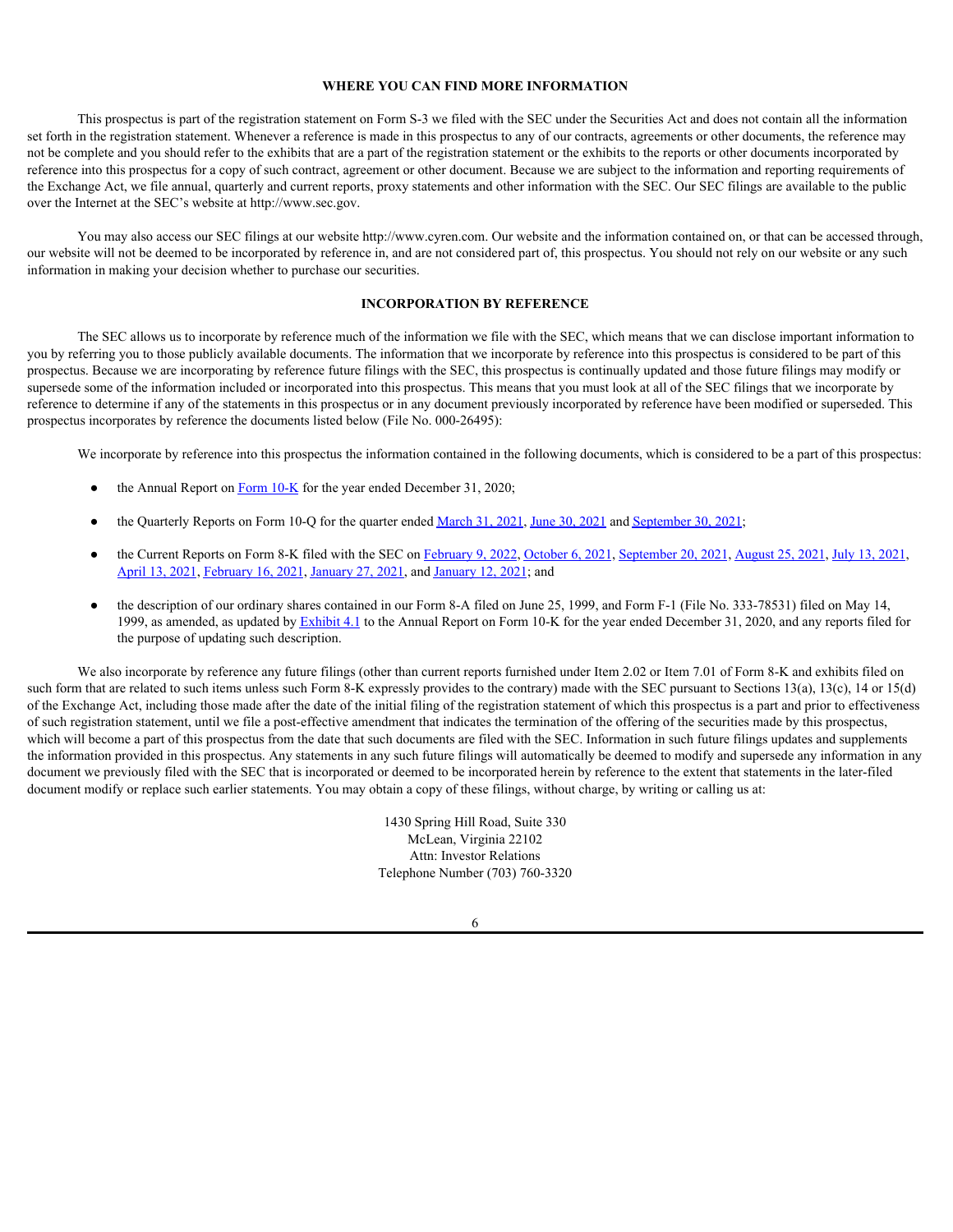#### <span id="page-11-0"></span>**FORWARD-LOOKING STATEMENTS**

This prospectus and the information incorporated by reference in this prospectus include "forward-looking statements" within the meaning of Section 27A of the Securities Act of 1933, as amended, or the Securities Act, and Section 21E of the Exchange Act. These statements are based on current expectations, estimates, forecasts and projections about the industry in which we operate and the beliefs and assumptions of our management. In addition, statements in the future tense, and statements including words such as "anticipate," "believe," "expect," "plan," "intend," "estimate," and similar expressions are intended to identify forward-looking statements. Specifically, this prospectus and the information incorporated by reference in this prospectus contain forward-looking statements regarding:<br>● our expectations that our utilization of our cloud infrastructure will increase and provide an opportunity for improved gross margins;

- 
- our expectations regarding our integrated offering and our partnership with Microsoft;
- our expectations regarding our future profitability and revenue growth;
- our expectations that  $R&D$  expenses may increase as we enhance newly released products in 2022;
- our beliefs regarding the importance of  $R&D$ ;
- our expectation to lower R&D investment as a percentage of revenue in the future and to drive more revenue from existing solutions rather than by adding new solutions;
- our expectations regarding reducing the historical rate of headcount growth and its resulting impact on our gross and operating margins over time;
- our expectations regarding growth of our enterprise business and its expected impact on our business, including its contribution to our cash flow and return on investment;
- our expectations regarding our capital expenditures for 2022;
- our belief regarding the adequacy of our existing capital resources and other future measures to satisfy our expected liquidity requirements;
- our expectations regarding trends in the market for internet security and technology industry;
- our expectations regarding existing and new threats, key challenges and opportunities in our industry and their impact on our business, including the impact of innovations in the technology industry; and
- our intended use of the net proceeds of this offering from the exercise of any Warrants for cash.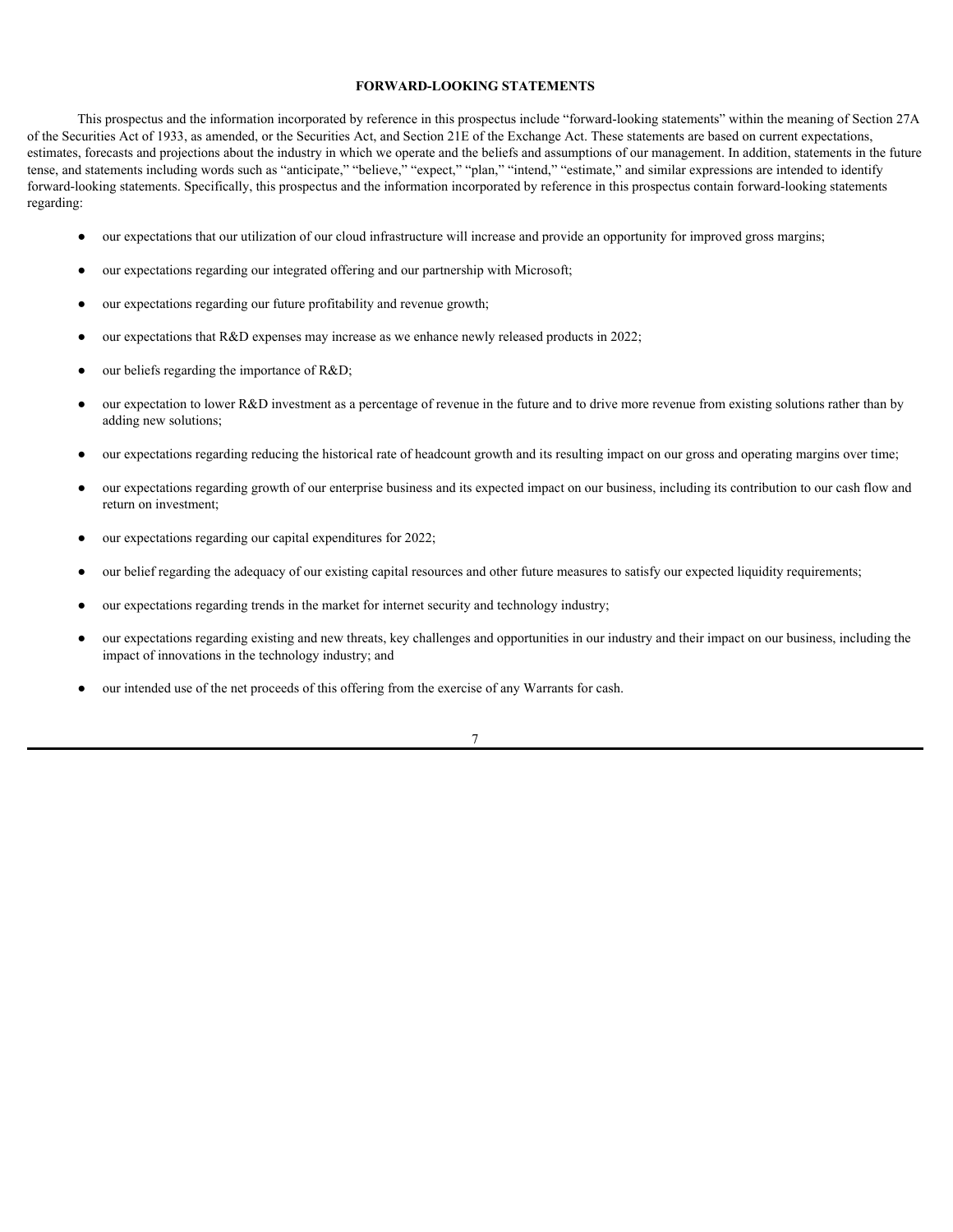These forward-looking statements reflect our current views about future events and are subject to risks, uncertainties and assumptions. We wish to caution readers that certain important factors may have affected and could in the future affect our actual results and could cause actual results to differ significantly from those expressed in any forward-looking statement. The most important factors that could prevent us from achieving our goals, and cause the assumptions underlying forward-looking statements and the actual results to differ materially from those expressed in or implied by those forward-looking statements include, but are not limited to, the following:

- our ability to continue as a going concern;
- our ability to restructure or refinance the Debentures;
- our ability to execute our business strategies, including our sales and business development plan;
- our ability to timely and successfully enhance and improve our existing solutions and introduce our new solutions;
- the commercial success of such enhancements and new solutions;
- lack of demand for our solutions, including as a result of actual or perceived decreases in levels of advanced cyber-attacks;
- our ability to manage our cost structure, avoid unanticipated liabilities and achieve profitability;
- our ability to grow our revenues, including the ability of existing solutions to drive sufficient revenue;
- our ability to attract new customers and increase revenue from existing customers;
- market acceptance of our existing and new product offerings;
- the success of our partnership with Microsoft;
- our ability to adapt to changing technological requirements and shifting preferences of our customers and their users;
- the impact of the COVID-19 outbreak;
- our continued listing on Nasdaq;
- loss of any of our large customers;
- adverse conditions in the national and global financial markets;
- the impact of currency fluctuations;
- political and other conditions in Israel, Germany, and Iceland that may limit our R&D activities;
- increased competition or our ability to anticipate or effectively react to competitive challenges;
- the ability of our brand development strategies to enhance our brand awareness;
- our ability to retain key personnel;
- performance of our OEM partners, service providers and resellers;
- our ability to successfully estimate the impact of regulatory and litigation matters;
- our ability to comply with applicable laws and regulations and the impact of changes in applicable laws and regulations, including tax legislation or policies;
- economic, regulatory, and political risks associated with our international operations;
- the impact of cyber-attacks or a security breach of our systems;
- our ability to protect our brand name and intellectual property rights;
- the impact of our controlling shareholder's decisions, which may differ with respect to our strategic direction;
- our ability to successfully estimate the impact of certain accounting and tax matters, including the effect on our company of adopting certain accounting pronouncements; and
- those risks detailed in the section of this prospectus entitled "Risk Factors," and those risks described in the documents we file from time to time with the SEC that are incorporated by reference in this prospectus, specifically our most recent Annual Report on Form 10-K, Form 10-Q, and our Current Reports on Form 8-K.

Except as required by applicable law, including the securities laws of the United States, we undertake no obligation to update or revise any forwardlooking statements to reflect new information, future events or circumstances, or otherwise after the date hereof.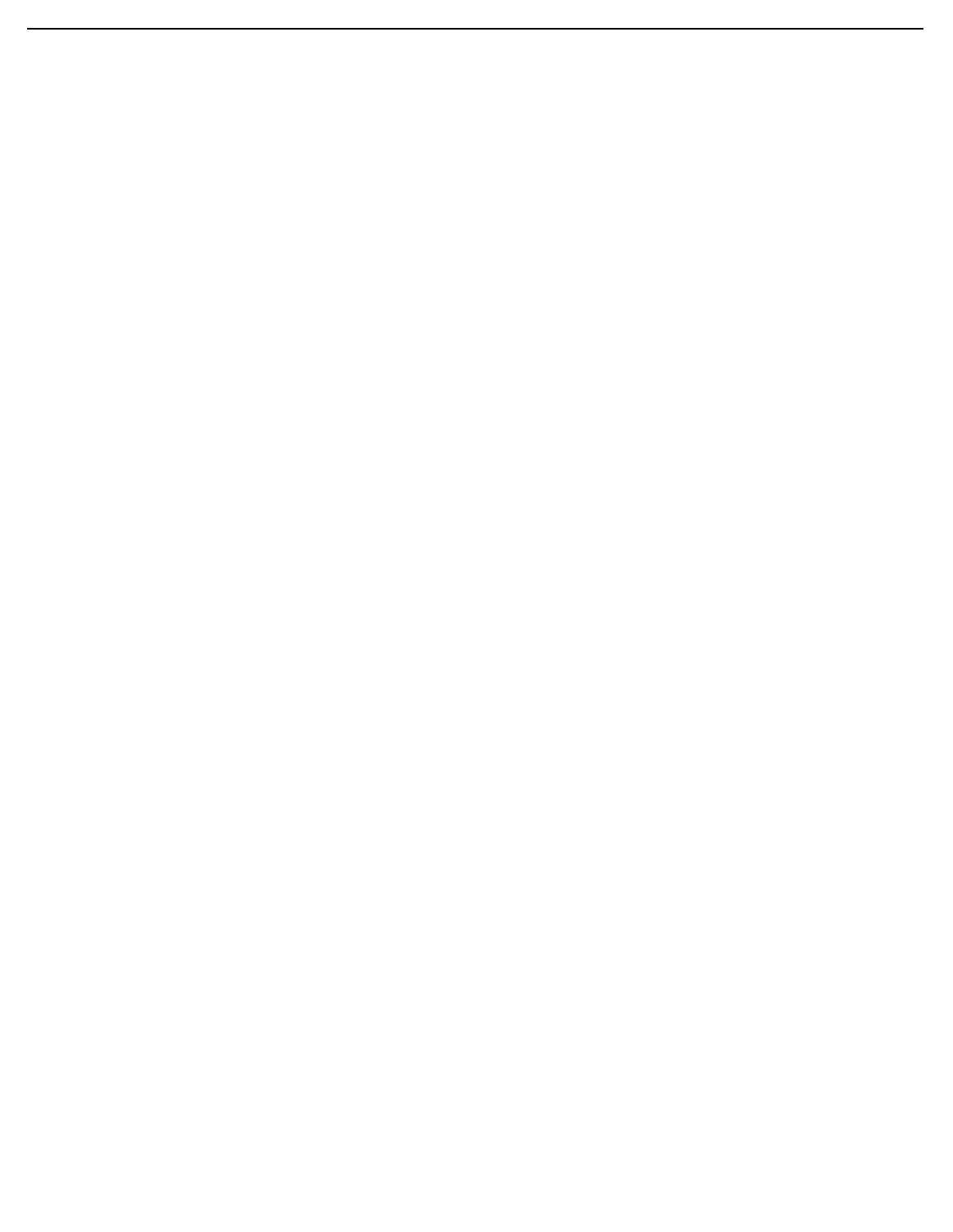#### <span id="page-14-0"></span>**ENFORCEABILITY OF CIVIL LIABILITIES**

We are organized under the laws of the State of Israel, and many of our directors and executive officers, as well as the Israeli experts named herein are not residents of the United States, and substantially all of their assets and our assets are located outside the United States. Service of process upon our non-U.S. resident directors and executive officers or the Israeli experts named herein and enforcement of judgments obtained in the United States against us, our directors and executive officers, or the Israeli experts named herein, may be difficult to obtain within the United States. For further information regarding enforceability of civil liabilities against us and certain other persons, see the risk factor "You may have difficulties enforcing a U.S. judgment against us and our executive officers and directors or asserting U.S. securities laws claims in Israel" under the heading "Risk Factors" in our most recent Annual Report on Form 10-K, which is incorporated by reference herein.

Cyren Inc. is the U.S. agent authorized to receive service of process in any action against us arising out of this offering or any related purchase or sale of securities. We have not given consent for this agent to accept service of process in connection with any other claim.

#### <span id="page-14-1"></span>**USE OF PROCEEDS**

While we will not receive any proceeds from the sale of any or all of the ordinary shares being offered by the selling shareholders under this prospectus, we will receive proceeds from the exercise of any Warrants for cash.

We may receive proceeds from the exercise of the Warrants to the extent the Warrants are exercised. We can make no assurances that any of the Warrants will be exercised, or if exercised, the quantity that will be exercised or the period in which such Warrants will be exercised.

We intend to use the net proceeds from any exercise of the Warrants for working capital and general corporate purposes.

#### <span id="page-14-2"></span>**PRIVATE PLACEMENT OF ORDINARY SHARES AND WARRANTS**

On February 10, 2022, we entered into a securities purchase agreement with certain of the selling shareholders pursuant to which we issued and sold, in the Private Placement, an aggregate of 760,757 ordinary shares, Pre-Funded Warrants to purchase up to 2,368,318 ordinary shares and Ordinary Warrants to purchase up to 3,129,075 ordinary shares for aggregate gross proceeds of approximately \$12 million, before deducting fees to the placement agent and other offering expenses payable by us. The purchase price of each ordinary share and associated Ordinary Warrant was \$3.835 and the purchase price of each Pre-Funded Warrant and associated Ordinary Warrant was \$3.834. The Ordinary Warrants have an exercise price of \$3.71, are exercisable immediately and expire on August 16, 2027. The Pre-Funded Warrants have an exercise price of \$0.001, are exercisable immediately until exercised in full. The closing of the Private Placement occurred on February 14, 2022.

We engaged H.C. Wainwright & Co., LLC, or Wainwright, to act as the exclusive placement agent in connection with the Private Placement. As consideration for the services provided to us by Wainwright as placement agent, in addition to placement agent fees and reimbursement of reasonable and documented expenses, we issued to designees of Wainwright PA Warrants to purchase an aggregate of up to 187,745 ordinary shares. Such PA Warrants have an exercise price of \$4.7938 per share, are immediately exercisable and expire on August 16, 2027.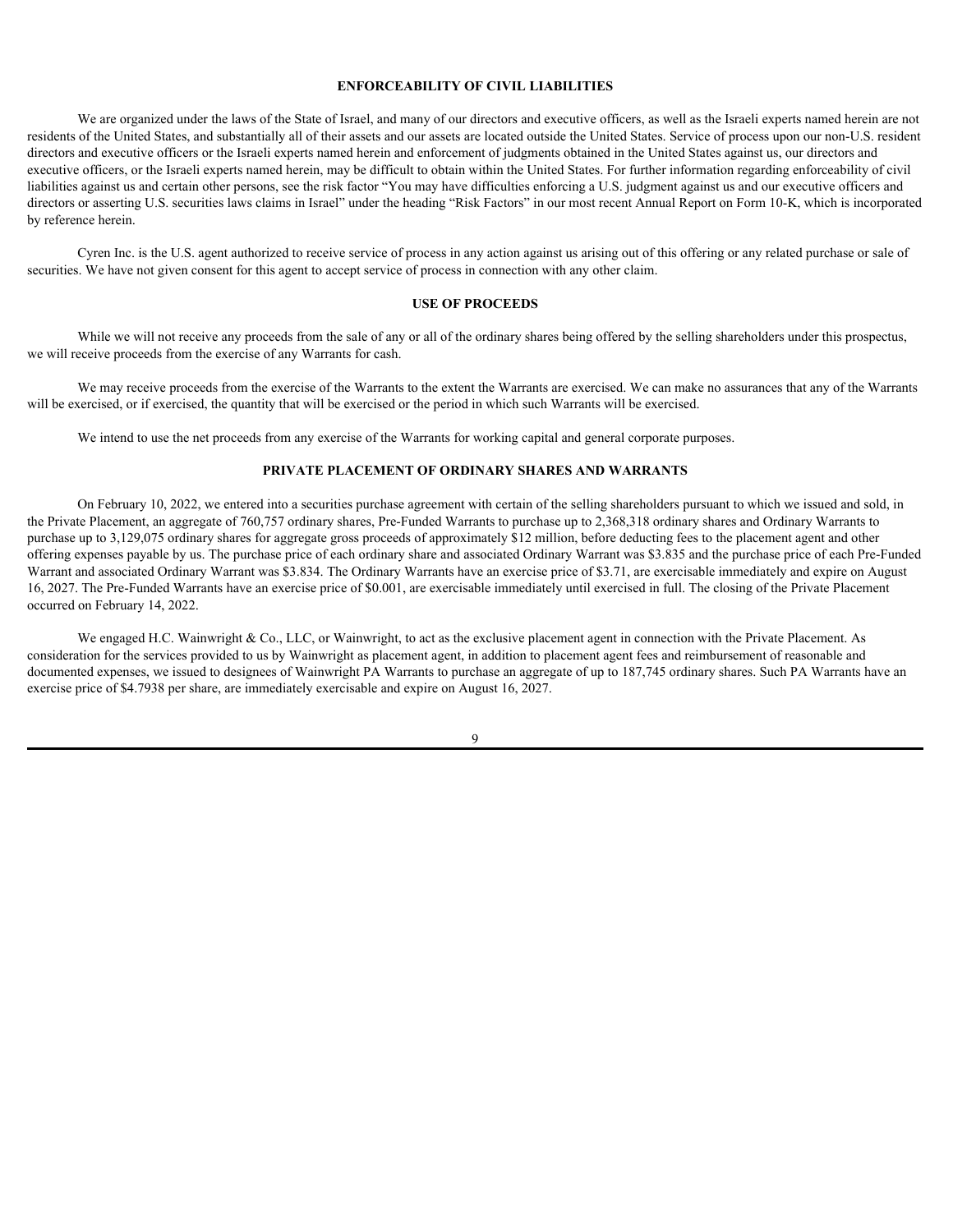#### <span id="page-15-0"></span>**SELLING SHAREHOLDERS**

The ordinary shares being offered by the selling shareholders are those previously issued to the selling shareholders, and those issuable to the selling shareholders, upon exercise of the Warrants. For additional information regarding the issuances of those shares of ordinary shares and Warrants, see "Private Placement of Ordinary Shares and Warrants" above. We are registering the ordinary shares in order to permit the selling shareholders to offer the shares for resale from time to time. Except for the ownership of the ordinary shares and the Warrants, the selling shareholders have not had any material relationship with us within the past three years.

The table below lists the selling shareholders and other information regarding the beneficial ownership of the ordinary shares by each of the selling shareholders. The second column lists the number of ordinary shares beneficially owned by each selling shareholder, based on its ownership of the ordinary shares and warrants, as of February 18, 2022, assuming exercise of the Warrants held by the selling shareholders on that date, without regard to any limitations on exercises.

The third column lists the ordinary shares being offered by this prospectus by the selling shareholders.

In accordance with the terms of a registration rights agreement with the selling shareholders, this prospectus generally covers the resale of the sum of (i) the number of ordinary shares issued to the selling shareholders in the Private Placement and (ii) the maximum number of ordinary shares issuable upon exercise of the related Warrants, determined as if the outstanding Warrants were exercised in full as of the trading day immediately preceding the date this registration statement was initially filed with the SEC, each as of the trading day immediately preceding the applicable date of determination and all subject to adjustment as provided in the registration right agreement, without regard to any limitations on the exercise of the Warrants. The fourth column assumes the sale of all of the shares offered by the selling shareholders pursuant to this prospectus.

Under the terms of the Warrants, a selling shareholder may not exercise the Warrants to the extent such exercise would cause such selling shareholder, together with its affiliates and attribution parties, to beneficially own a number of ordinary shares which would exceed 4.99% or 9.99%, as applicable, of our then outstanding ordinary shares following such exercise, excluding for purposes of such determination ordinary shares issuable upon exercise of the Warrants which have not been exercised. The number of shares in the second column does not reflect this limitation. The selling shareholders may sell all, some or none of their shares in this offering. See "Plan of Distribution."

|                                                | Number of<br>Ordinary<br><b>Shares</b><br><b>Beneficially</b><br>Owned<br><b>Prior to</b> | <b>Maximum</b><br>Number of<br>Ordinary<br><b>Shares to</b><br>be Sold<br>Pursuant<br>to this | Number of<br><b>Ordinary Shares</b><br><b>Beneficially</b><br><b>Owned After</b> | Percentage of<br>Ordinary<br>Shares<br><b>Beneficially</b><br><b>Owned After</b> |
|------------------------------------------------|-------------------------------------------------------------------------------------------|-----------------------------------------------------------------------------------------------|----------------------------------------------------------------------------------|----------------------------------------------------------------------------------|
| <b>Name of Selling Shareholder</b>             | Offering                                                                                  | <b>Prospectus</b>                                                                             | Offering                                                                         | Offering(9)                                                                      |
| Armistice Capital Master Fund Ltd. (1)         | 5,423,185(2)                                                                              | 5,006,518                                                                                     | 416,667                                                                          | 3.935%                                                                           |
| Sabby Volatility Warrant Master Fund, Ltd. (3) | 855,406(4)                                                                                | 730,118                                                                                       | 125,288                                                                          | 1.54%                                                                            |
| Intracoastal Capital, LLC (5)                  | 590,959(6)                                                                                | 521,514                                                                                       | 69,445                                                                           |                                                                                  |
| Michael Vasinkevich (7)                        | 170,704(8)                                                                                | 120,392                                                                                       | 50,312                                                                           |                                                                                  |
| Noam Rubinstein (7)                            | 83,855(8)                                                                                 | 59,140                                                                                        | 27,715                                                                           |                                                                                  |
| Craig Schwabe (7)                              | 8,985(8)                                                                                  | 6,336                                                                                         | 2,649                                                                            |                                                                                  |
| Charles Worthman (7)                           | 2,663(8)                                                                                  | 1,877                                                                                         | 786                                                                              |                                                                                  |

\* *represents beneficial ownership of less than 1%*

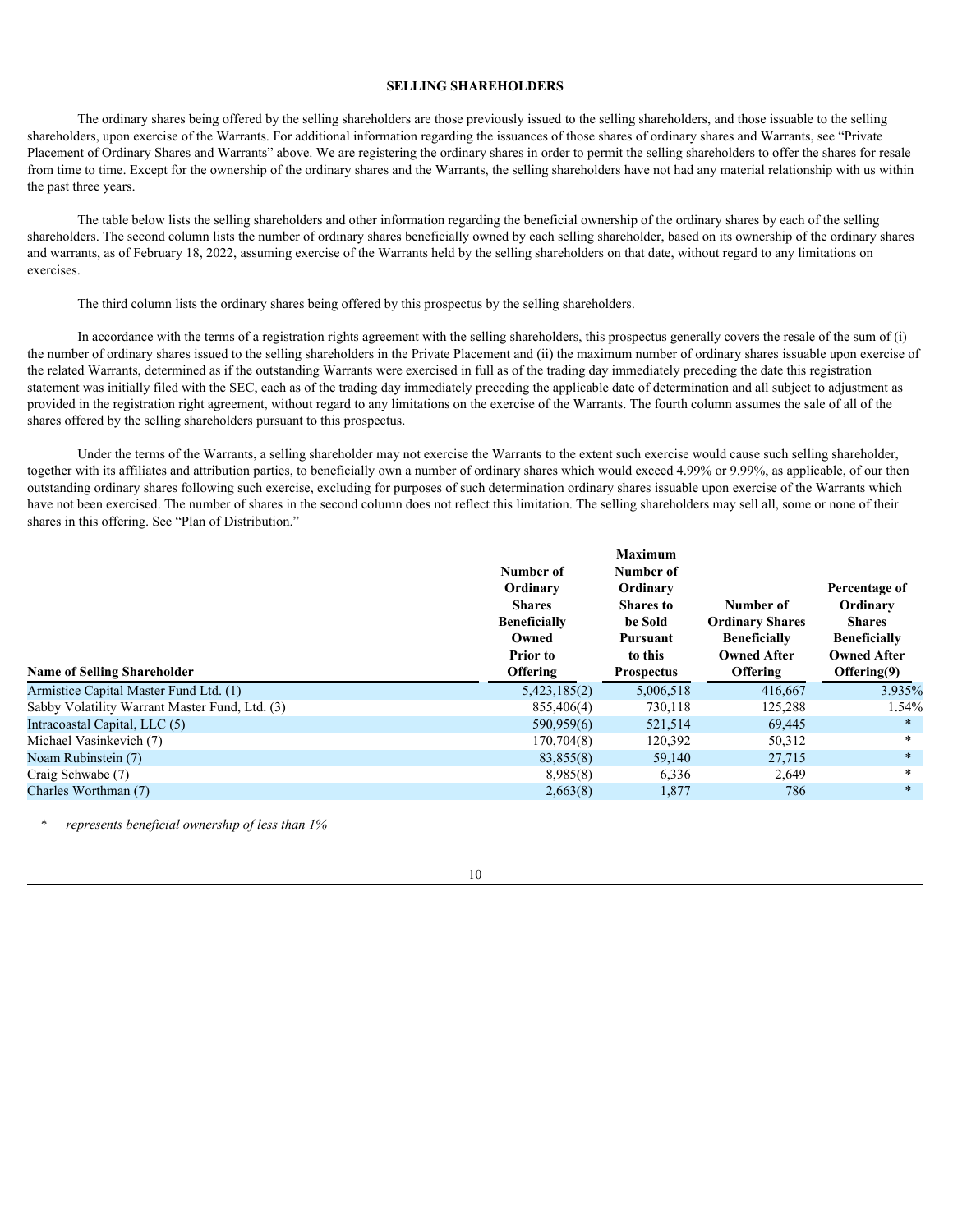- (1) The securities are directly held by Armistice Capital Master Fund Ltd., a Cayman Islands exempted company (the "Master Fund"), and may be deemed to be indirectly beneficially owned by: (i) Armistice Capital, LLC ("Armistice Capital"), as the investment manager of the Master Fund; and (ii) Steven Boyd, as the Managing Member of Armistice Capital. Armistice Capital and Steven Boyd disclaim beneficial ownership of the securities except to the extent of their respective pecuniary interests therein.
- (2) Includes 416,667 ordinary shares issuable upon exercise of warrants issued in the 2021 Private Placement in addition to 500,000 ordinary shares, 2,003,259 Pre-Funded Warrants and 2,503,259 Ordinary Warrants. The 2021 Private Placement warrants and the Ordinary Warrants contain an ownership limitation such that the holder may not exercise any such warrants to the extent that such exercise would result in the holder's beneficial ownership being in excess of 4.99% of our issued and outstanding ordinary shares together with all shares owned by the holder and its affiliates. The Pre-Funded Warrants contain an ownership limitation such that the holder may not exercise any such warrants to the extent that such exercise would result in the holder's beneficial ownership being in excess of 9.99% of our issued and outstanding ordinary shares together with all shares owned by the holder and its affiliates.
- (3) Sabby Management, LLC is the investment manager of Sabby Volatility Warrant Master Fund, Ltd. ("Sabby") and shares voting and investment power with respect to these shares in this capacity. As manager of Sabby Management, LLC, Hal Mintz also shares voting and investment power on behalf of Sabby. Each of Sabby Management, LLC and Mr. Mintz disclaims beneficial ownership over the securities listed except to the extent of their pecuniary interest therein. The principal business address of Sabby Volatility Warrant Master Fund, Ltd. and Sabby Management, LLC is 10 Mountainview Road, Suite 205, Upper Saddle River, New Jersey 07458.
- (4) Includes (i) 25,288 ordinary shares and (ii) 100,000 ordinary shares issuable upon exercise of warrants issued in the 2021 Private Placement in addition to the 365,059 Pre-Funded Warrants and 365,059 Ordinary Warrants. Both the warrants and Pre-Funded Warrants contain an ownership limitation such that the holder may not exercise any such warrants to the extent that such exercise would result in the holder's beneficial ownership being in excess of 4.99% of our issued and outstanding ordinary shares together with all shares owned by the holder and its affiliates.
- (5) Mitchell P. Kopin ("Mr. Kopin") and Daniel B. Asher ("Mr. Asher"), each of whom are managers of Intracoastal Capital, LLC ("Intracoastal"), have shared voting control and investment discretion over the securities reported herein that are held by Intracoastal. As a result, each of Mr. Kopin and Mr. Asher may be deemed to have beneficial ownership (as determined under Section 13(d) of the Exchange Act) of the securities reported herein that are held by Intracoastal.
- (6) Includes 69,445 ordinary shares issuable upon exercise of warrants issued in the 2021 Private Placement in addition to the 260,757 ordinary shares and 260,757 Ordinary Warrants purchased in the Private Placement. The warrants contain an ownership limitation such that the holder may not exercise any such warrants to the extent that such exercise would result in the holder's beneficial ownership being in excess of 9.99% of our issued and outstanding ordinary shares together with all shares owned by the holder and its affiliates.
- (7) Referenced person is an associated person of Wainwright. Wainwright is a registered broker-dealer and acted as our placement agent for the Private Placement. The selling shareholders have purchased the securities in the ordinary course of business and, at the time of purchase of the securities that are registered for resale, the selling shareholders had no agreements or understanding, directly or indirectly, with any person to distribute securities.
- (8) Consists of shares issuable upon exercise of placement agent warrants previously issued and the PA Warrants issued in the Private Placement. Such warrants contain an ownership limitation such that the holder may not exercise any such warrants to the extent that such exercise would result in the holder's beneficial ownership being in excess of 4.99% of our issued and outstanding ordinary shares together with all shares owned by the holder and his affiliates.
- (9) Ownership percentage is based on 7,668,168 ordinary shares outstanding as of February 17, 2022, and assuming the exercise of the Pre-Funded Warrants as of such date.

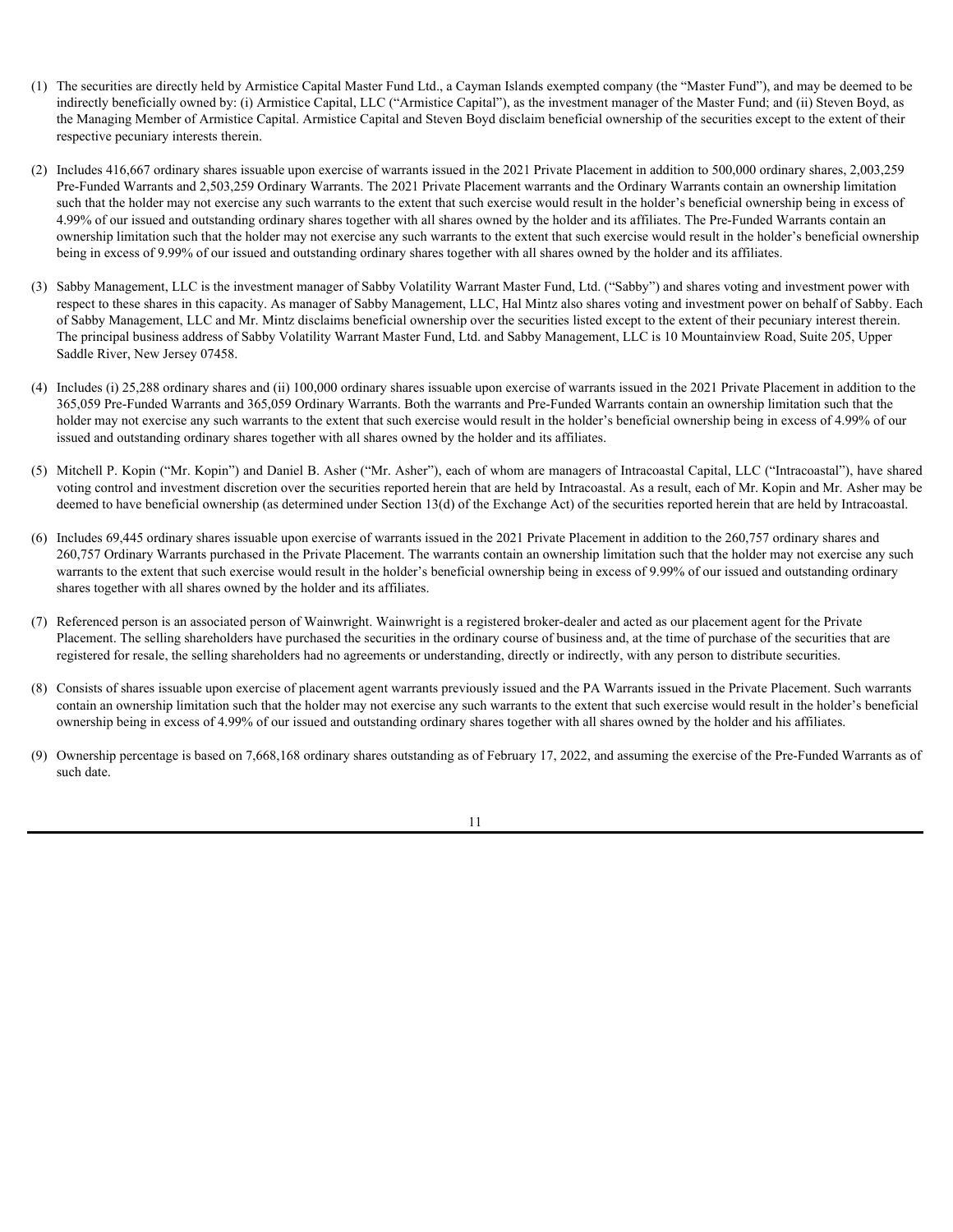#### <span id="page-17-0"></span>**PLAN OF DISTRIBUTION**

Each Selling Shareholder, or the Selling Shareholders, of the securities and any of their pledgees, assignees and successors-in-interest may, from time to time, sell any or all of their securities covered hereby on the principal trading market or any other stock exchange, market or trading facility on which the securities are traded or in private transactions. These sales may be at fixed or negotiated prices. A Selling Shareholder may use any one or more of the following methods when selling securities:

- ordinary brokerage transactions and transactions in which the broker dealer solicits purchasers;
- block trades in which the broker dealer will attempt to sell the securities as agent but may position and resell a portion of the block as principal to facilitate the transaction;
- purchases by a broker dealer as principal and resale by the broker dealer for its account;
- an exchange distribution in accordance with the rules of the applicable exchange;
- privately negotiated transactions;
- settlement of short sales;
- in transactions through broker dealers that agree with the Selling Shareholder to sell a specified number of such securities at a stipulated price per security;
- through the writing or settlement of options or other hedging transactions, whether through an options exchange or otherwise;
- a combination of any such methods of sale; or
- any other method permitted pursuant to applicable law.

The Selling Shareholder may also sell securities under Rule 144 or any other exemption from registration under the Securities Act, if available, rather than under this prospectus.

Broker-dealers engaged by the Selling Shareholder may arrange for other brokers dealers to participate in sales. Broker-dealers may receive commissions or discounts from the Selling Shareholders (or, if any broker dealer acts as agent for the purchaser of securities, from the purchaser) in amounts to be negotiated, but, except as set forth in a supplement to this Prospectus, in the case of an agency transaction not in excess of a customary brokerage commission in compliance with FINRA Rule 2121.

In connection with the sale of the securities or interests therein, the Selling Shareholder may enter into hedging transactions with broker-dealers or other financial institutions, which may in turn engage in short sales of the securities in the course of hedging the positions they assume. The Selling Shareholder may also sell securities short and deliver these securities to close out their short positions, or loan or pledge the securities to broker-dealers that in turn may sell these securities. The Selling Shareholder may also enter into option or other transactions with broker-dealers or other financial institutions or create one or more derivative securities which require the delivery to such broker-dealer or other financial institution of securities offered by this prospectus, which securities such broker-dealer or other financial institution may resell pursuant to this prospectus (as supplemented or amended to reflect such transaction).

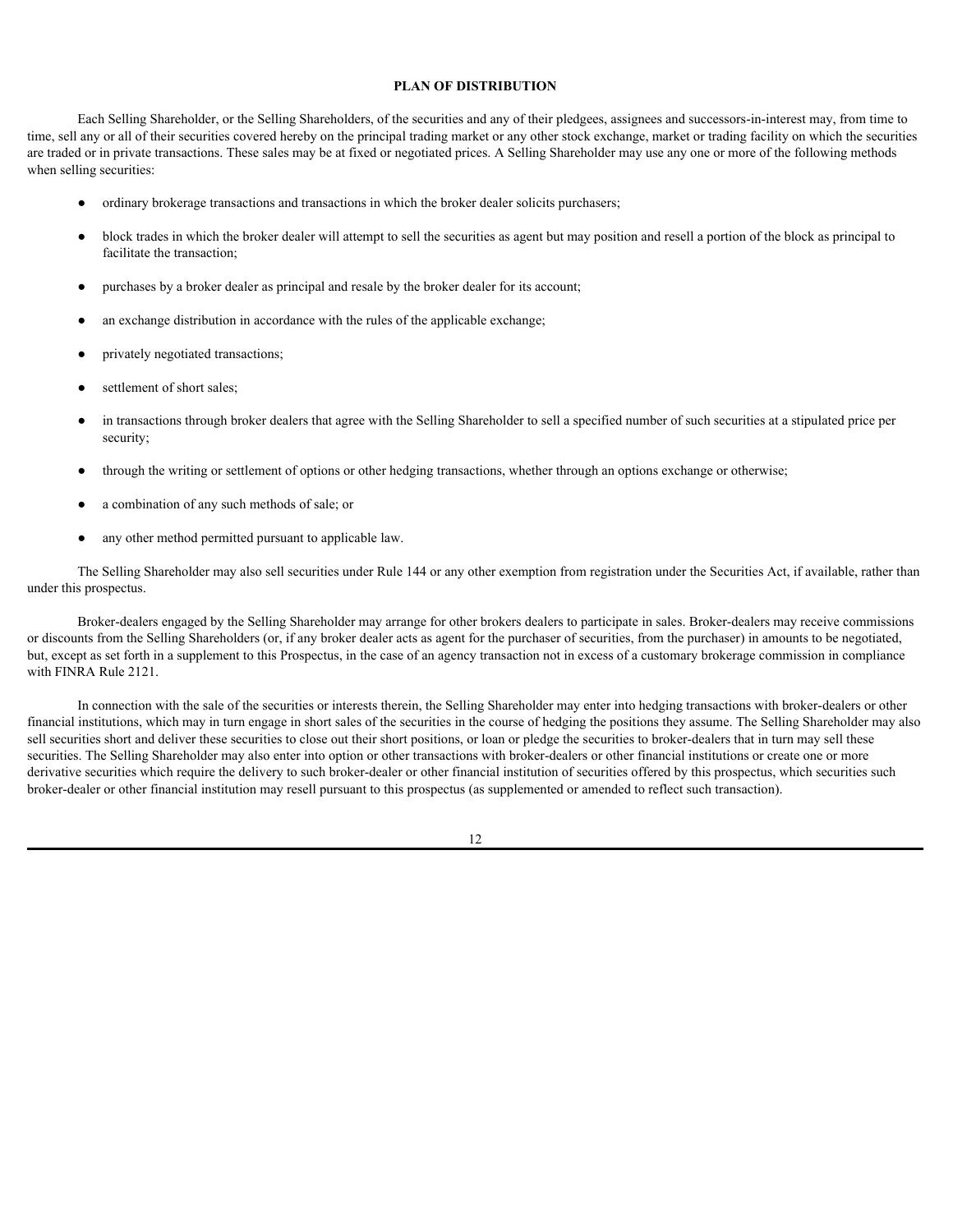The Selling Shareholders and any broker-dealers or agents that are involved in selling the securities may be deemed to be "underwriters" within the meaning of the Securities Act in connection with such sales. In such event, any commissions received by such broker-dealers or agents and any profit on the resale of the securities purchased by them may be deemed to be underwriting commissions or discounts under the Securities Act. Each Selling Shareholder has informed the Company that it does not have any written or oral agreement or understanding, directly or indirectly, with any person to distribute the securities.

We are required to pay certain fees and expenses that we incur incident to the registration of the securities. We have agreed to indemnify the Selling Shareholders against certain losses, claims, damages and liabilities, including liabilities under the Securities Act.

We agreed to keep this prospectus effective until the earlier of (i) the date on which the securities may be resold by the Selling Shareholders without registration and without regard to any volume or manner-of-sale limitations by reason of Rule 144, without the requirement for us to be in compliance with the current public information under Rule 144 under the Securities Act or any other rule of similar effect or (ii) all of the securities have been sold pursuant to this prospectus or Rule 144 under the Securities Act or any other rule of similar effect. The resale securities will be sold only through registered or licensed brokers or dealers if required under applicable state securities laws. In addition, in certain states, the resale securities covered hereby may not be sold unless they have been registered or qualified for sale in the applicable state or an exemption from the registration or qualification requirement is available and is complied with.

Under applicable rules and regulations under the Exchange Act, any person engaged in the distribution of the resale securities may not simultaneously engage in market making activities with respect to the ordinary shares for the applicable restricted period, as defined in Regulation M, prior to the commencement of the distribution. In addition, the Selling Shareholders will be subject to applicable provisions of the Exchange Act and the rules and regulations thereunder, including Regulation M, which may limit the timing of purchases and sales of the ordinary shares by the Selling Shareholders or any other person. We will make copies of this prospectus available to the Selling Shareholders and have informed them of the need to deliver a copy of this prospectus to each purchaser at or prior to the time of the sale (including by compliance with Rule 172 under the Securities Act).

#### <span id="page-18-0"></span>**LEGAL MATTERS**

The validity of the ordinary shares offered hereby will be passed upon by Yigal Arnon & Co., Israel.

#### <span id="page-18-1"></span>**EXPERTS**

The consolidated financial statements of Cyren Ltd. appearing in Cyren Ltd. Annual Report (Form 10-K) for the year ended December 31, 2020, have been audited by Kost Forer Gabbay & Kasierer (a member of EY Global), independent registered public accounting firm, as set forth in their report thereon, included therein, and incorporated herein by reference. Such consolidated financial statements are incorporated herein by reference in reliance upon such report given on the authority of such firm as experts in accounting and auditing.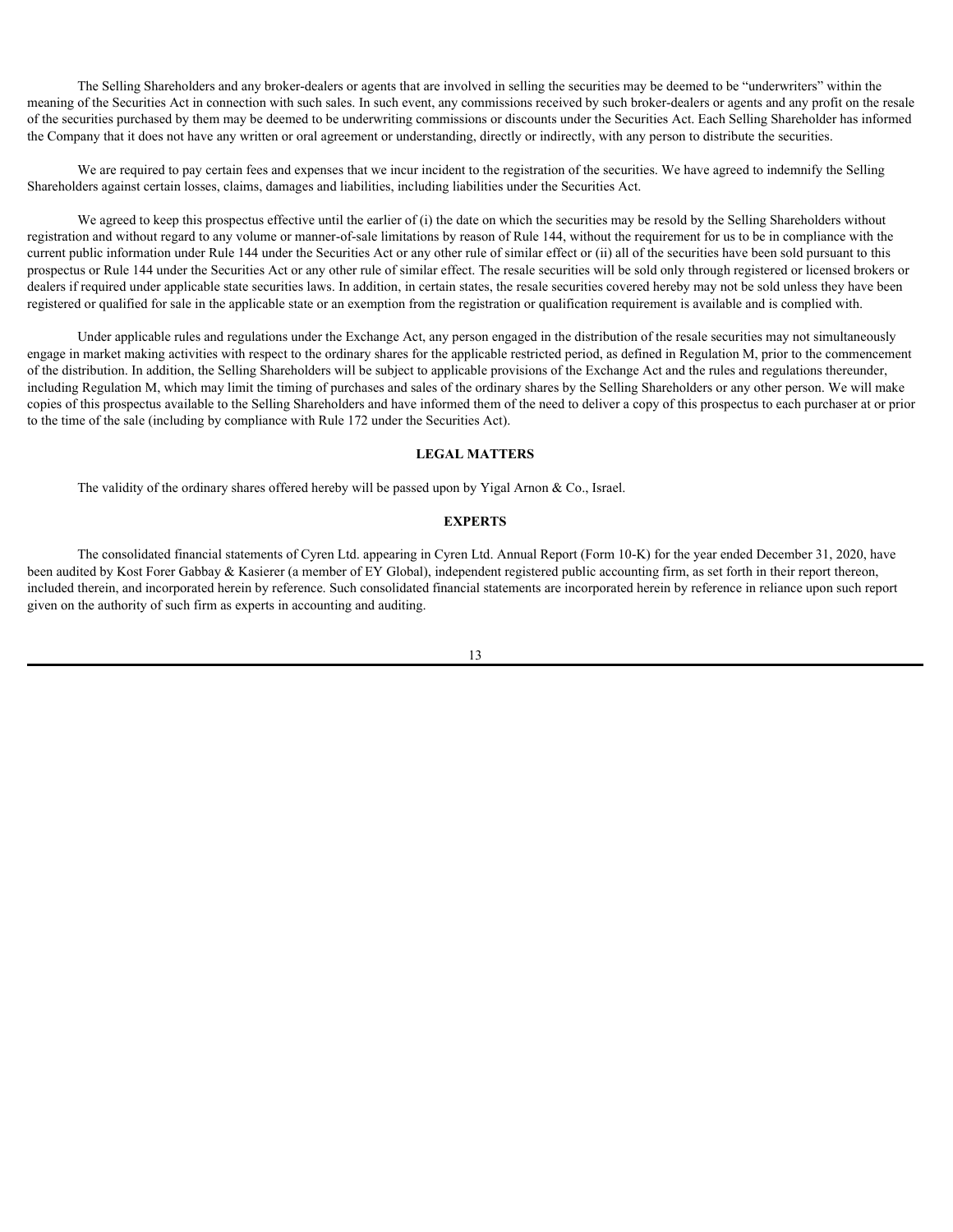**Cyren Ltd.**



**Up to 6,445,895 Ordinary Shares**

# **PROSPECTUS**

 **, 2022**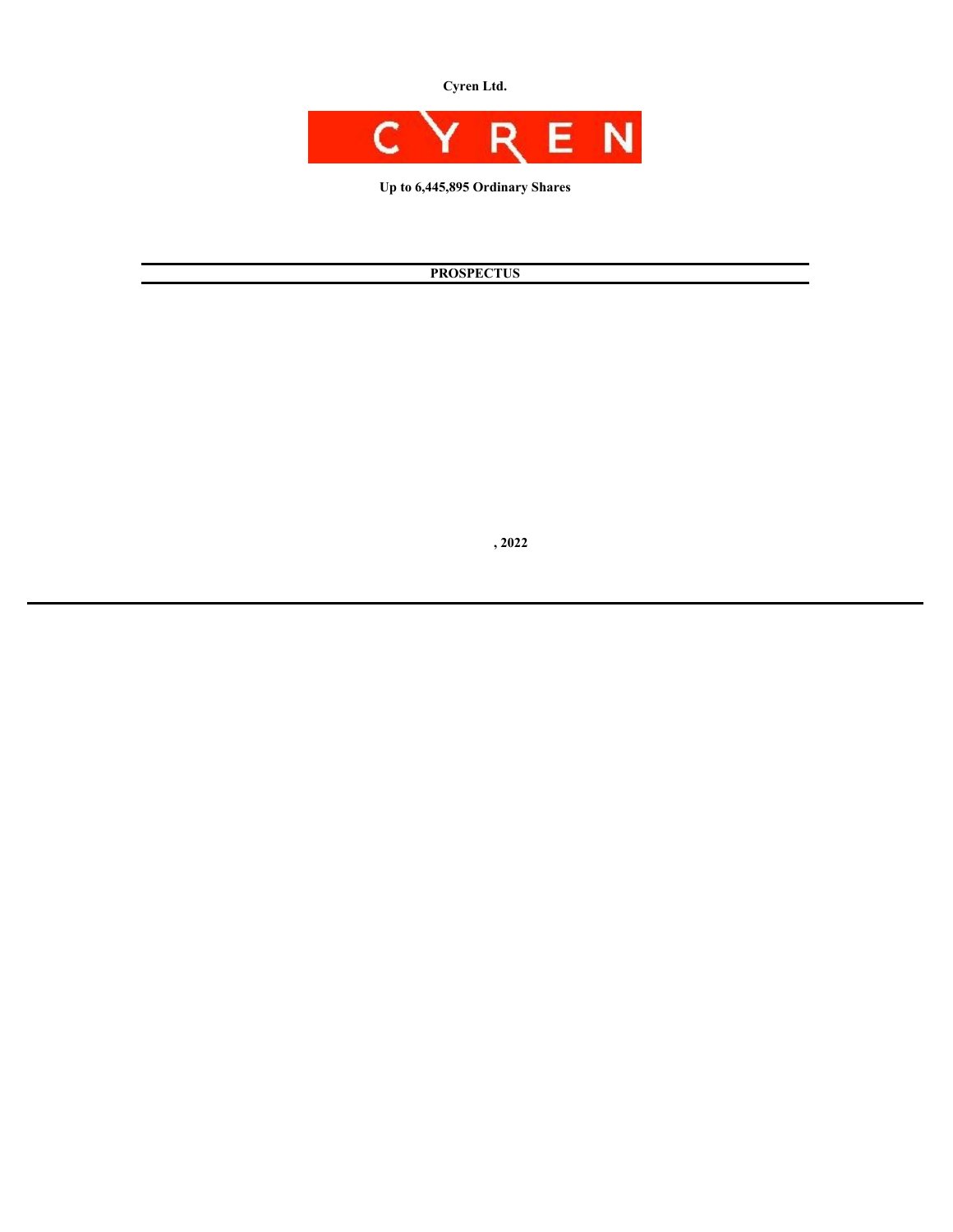#### **PART II INFORMATION NOT REQUIRED IN PROSPECTUS**

#### **ITEM 14. Other Expenses of Issuance and Distribution.**

The following table sets forth an estimate (except for the SEC registration fee) of the fees and expenses payable by us in connection with the sale of the securities being registered.

| SEC registration fee            | 1,347.62  |
|---------------------------------|-----------|
| Accounting fees and expenses    | 5,000     |
| Legal fees and expenses         | 50,000    |
| Miscellaneous fees and expenses | 2,000     |
| Total                           | 58,347.62 |
|                                 |           |

#### **ITEM 15. Indemnification of Directors and Officers.**

Under the Israeli Companies Law 1999, as amended, or the Companies Law, a company may not exculpate an office holder from liability for a breach of the duty of loyalty. An Israeli company may exculpate an office holder in advance from liability to the company, in whole or in part, for damages caused to the company as a result of a breach of duty of care but only if a provision authorizing such exculpation is included in its articles of association. Our amended and restated articles of association include such a provision. The Company may not exculpate in advance a director from liability arising out of a prohibited dividend or distribution to shareholders.

Under the Companies Law, a company may indemnify an office holder in respect of the following liabilities and expenses incurred for acts performed by him or her as an office holder, either pursuant to an undertaking made in advance of an event or following an event, provided its articles of association include a provision authorizing such indemnification:

- financial liability imposed on him or her in favor of another person pursuant to a judgment, including a settlement or arbitrator's award approved by a court. However, if an undertaking to indemnify an office holder with respect to such liability is provided in advance, then such an undertaking must be limited to events which, in the opinion of the board of directors, can be foreseen based on the Company's activities when the undertaking to indemnify is given, and to an amount or according to criteria determined by the board of directors as reasonable under the circumstances, and such undertaking shall detail the abovementioned foreseen events and amount or criteria;
- reasonable litigation expenses, including attorneys' fees, incurred by the office holder as a result of an investigation or proceeding instituted against him or her by an authority authorized to conduct such investigation or proceeding, provided that (i) no indictment was filed against such office holder as a result of such investigation or proceeding; and (ii) (a) no financial liability was imposed upon him or her as a substitute for the criminal proceeding as a result of such investigation or proceeding; or (b) where a financial liability was imposed, it was imposed with respect to an offense that does not require proof of criminal intent or in connection with a monetary sanction;
- reasonable litigation expenses, including attorneys' fees, incurred by the office holder or imposed by a court in proceedings instituted against him or her by the Company, on its behalf, or by a third party, or in connection with criminal proceedings in which the office holder was acquitted, or as a result of a conviction for an offense that does not require proof of criminal intent;
- payments which the office holder is obligated to make to an injured party as set forth in Section  $52(54)(a)(1)(a)$  of the Israeli Securities Law 1968, as amended, or the Securities Law, and expenses the office holder incurred in connection with a proceeding under Chapters H'3, H'4 or I'1 of the Securities Law, including reasonable litigation expenses, including attorney's fees, or in connection with Article D of Chapter Four of Part Nine of the Companies Law; and
- expenses incurred by the office holder in connection with a proceeding under Chapter G'1 of the Restrictive Trade Law 1988, or the Restrictive Trade Law, including reasonable litigation expenses, including attorney's fees.

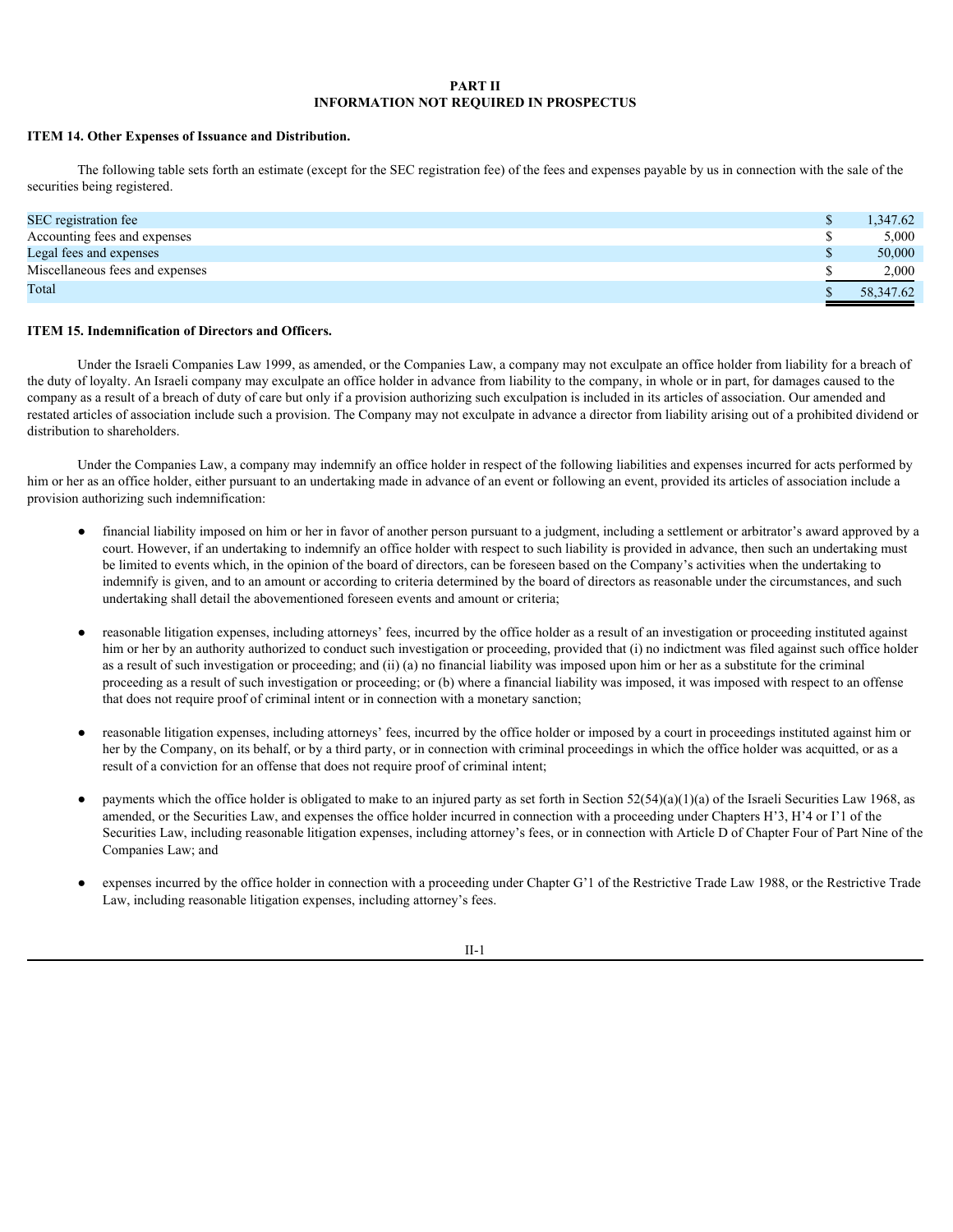Under the Companies Law, a company may insure an office holder against the following liabilities incurred for acts performed by him or her as an office holder if and to the extent provided in a company's articles of association:

- a breach of the duty of loyalty to the Company, provided that the office holder acted in good faith and had a reasonable basis to believe that the act would not harm the company;
- a breach of duty of care to the company or to a third party, to the extent such a breach arises out of the negligent conduct of the office holder;
- a financial liability imposed on the office holder in favor of a third party;
- a payment which the office holder is obligated to make to an injured party as set forth in Section  $52(54)(a)(1)(a)$  of the Securities Law and expenses that the office holder incurred in connection with a proceeding under Chapters H'3, H'4 or I'1 of the Securities Law, including reasonable litigation expenses, including attorney's fees, or in connection with Article D of Chapter Four of Part Nine of the Companies Law; and
- Expenses incurred by the office holder in connection with a proceeding under Chapter G'1, of the Restrictive Trade Law, including reasonable litigation expenses, including attorney's fees.

Under the Companies Law, a company may not indemnify or insure an office holder against any of the following, and any provision in a company's articles of association which allows for any of the following is invalid:

- a breach of the duty of loyalty, except for indemnification and insurance for a breach of the duty of loyalty to the Company to the extent that the office holder acted in good faith and had a reasonable basis to believe that the act would not harm the Company;
- a breach of duty of care committed intentionally or recklessly, excluding a breach arising out of the negligent conduct of the office holder;
- an act or omission committed with intent to derive illegal personal benefit; or
- a fine or forfeit levied against the office holder.

Further, the Securities Law, prohibits companies from exempting or indemnifying in advance or entering into a contract to insure the liability of an office holder of the Company for financial sanctions pursuant to (A) the provisions of Chapter H'3 of the Securities Law; (B) administrative infringements pursuant to the provisions of Chapter H'4 of the Securities Law or (C) infringements pursuant to the provisions of Chapter I'1 of the Securities Law.

Under the Israeli Companies Law, exculpation, indemnification and insurance of office holders in a public company must be approved by the compensation committee and the board of directors and, with respect to certain office holders or under certain circumstances, also by the shareholders.

The Company's amended and restated articles of association permit it to exculpate, indemnify and insure its office holders to the fullest extent permitted or to be permitted by the Israeli Companies Law.

The Company has obtained directors' and officers' liability insurance for the benefit of its office holders and intends to continue to maintain such coverage and pay all premiums thereunder to the fullest extent permitted by the Israeli Companies Law.

II-2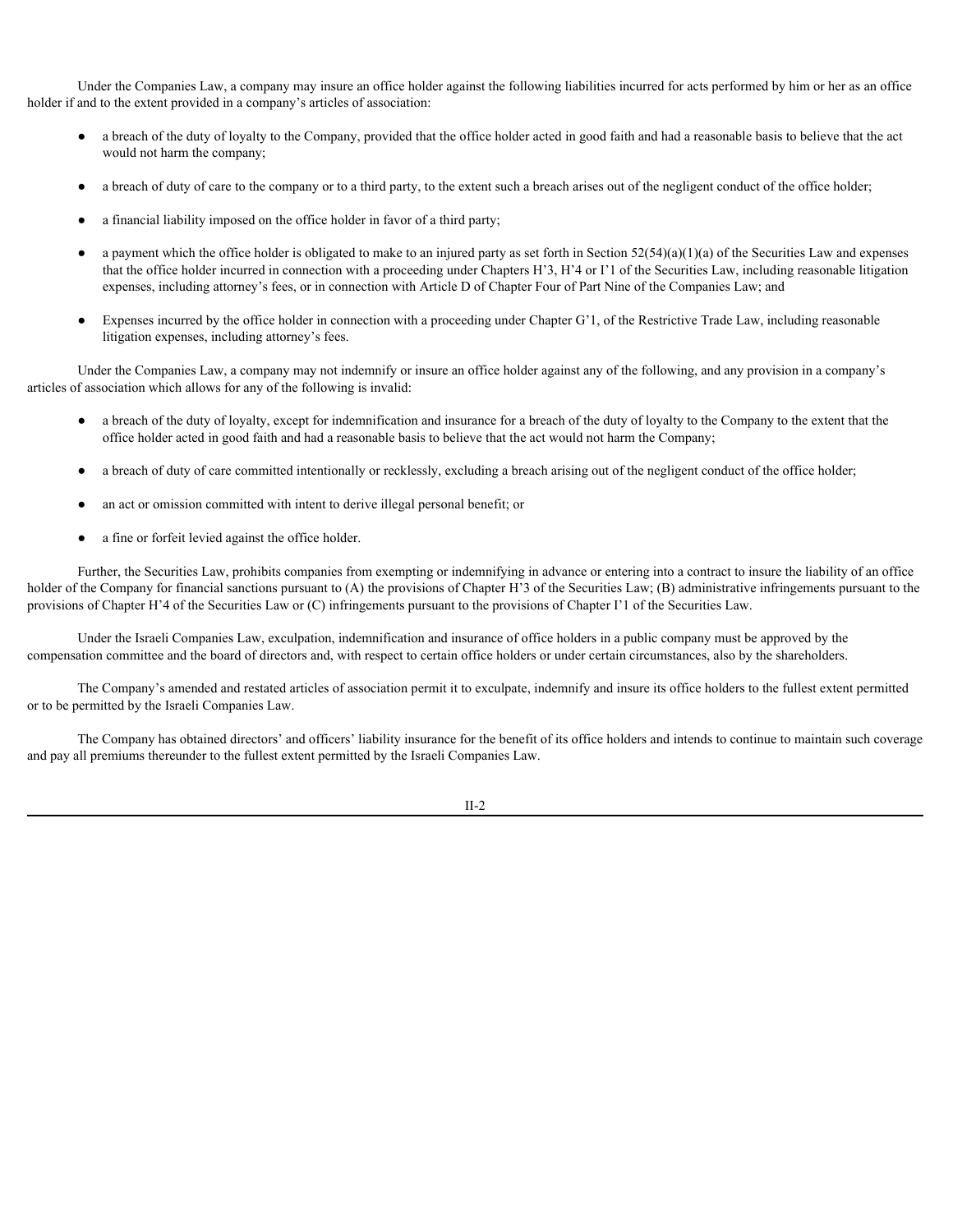## **ITEM 16. Exhibits.**

|                       |                                                                                                 | <b>Incorporated by Reference</b> |                          |
|-----------------------|-------------------------------------------------------------------------------------------------|----------------------------------|--------------------------|
| <b>Exhibit</b><br>No. | <b>Exhibit Description</b>                                                                      | Form                             | Date of<br><b>Filing</b> |
| 4.1                   | Memorandum of Association                                                                       | $F-1$ (333-78531)                | 06/03/1999               |
| 4.2                   | Amended and Restated Articles of Association, as amended on February 8, 2022                    | 8-K (000-26495)                  | 02/09/2022               |
| 4.3                   | Form of Ordinary Warrant                                                                        | $8-K (000-26495)$                | 02/14/2022               |
| 4.4                   | Form of Pre-Funded Warrant                                                                      | 8-K (000-26495)                  | 02/14/2022               |
| 4.5                   | Form of Placement Agent Warrant                                                                 | $8-K (000-26495)$                | 02/14/2022               |
| $5.1*$                | Opinion of Yigal Arnon & Co.                                                                    |                                  |                          |
| 10.1                  | Form of Securities Purchase Agreement, dated February 10, 2022, by and among Cyren Ltd. and the | $8-K (000-26495)$                | 02/14/2022               |
|                       | purchasers named therein                                                                        |                                  |                          |
| 10.2                  | Form of Registration Rights Agreement, dated February 10, 2022, by and among Cyren Ltd. and the | 8-K (000-26495)                  | 02/14/2022               |
|                       | purchasers named therein                                                                        |                                  |                          |
| $23.1*$               | Consent of Kost Forer Gabbay & Kaiserer, Independent Registered Public Accounting Firm          |                                  |                          |
| $23.2*$               | Consent of Yigal Arnon & Co. (included in Exhibit 5.1)                                          |                                  |                          |
| $24.1*$               | Power of Attorney (included in the signature pages to the Registration Statement)               |                                  |                          |
| $107*$                | <b>Filing Fee Table</b>                                                                         |                                  |                          |

\* Filed herewith.

## **ITEM 17. Undertakings.**

The undersigned registrant hereby undertakes:

- (a)(1) To file, during any period in which offers or sales are being made, a post-effective amendment to this Registration Statement:
	- (i) to include any prospectus required by Section  $10(a)(3)$  of the Securities Act;
	- (ii) to reflect in the prospectus any facts or events arising after the effective date of this Registration Statement (or the most recent post-effective amendment thereof) which, individually or in the aggregate, represent a fundamental change in the information set forth in this Registration Statement. Notwithstanding the foregoing, any increase or decrease in volume of securities offered (if the total dollar value of securities offered would not exceed that which was registered) and any deviation from the low or high end of the estimated maximum offering range may be reflected in the form of prospectus filed with the SEC pursuant to Rule 424(b) if, in the aggregate, the changes in volume and price represent no more than a 20 percent change in the maximum aggregate offering price set forth in the "Calculation of Registration Fee" table in the effective Registration Statement; and
	- (iii) to include any material information with respect to the plan of distribution not previously disclosed in this Registration Statement or any material change to such information in this Registration Statement;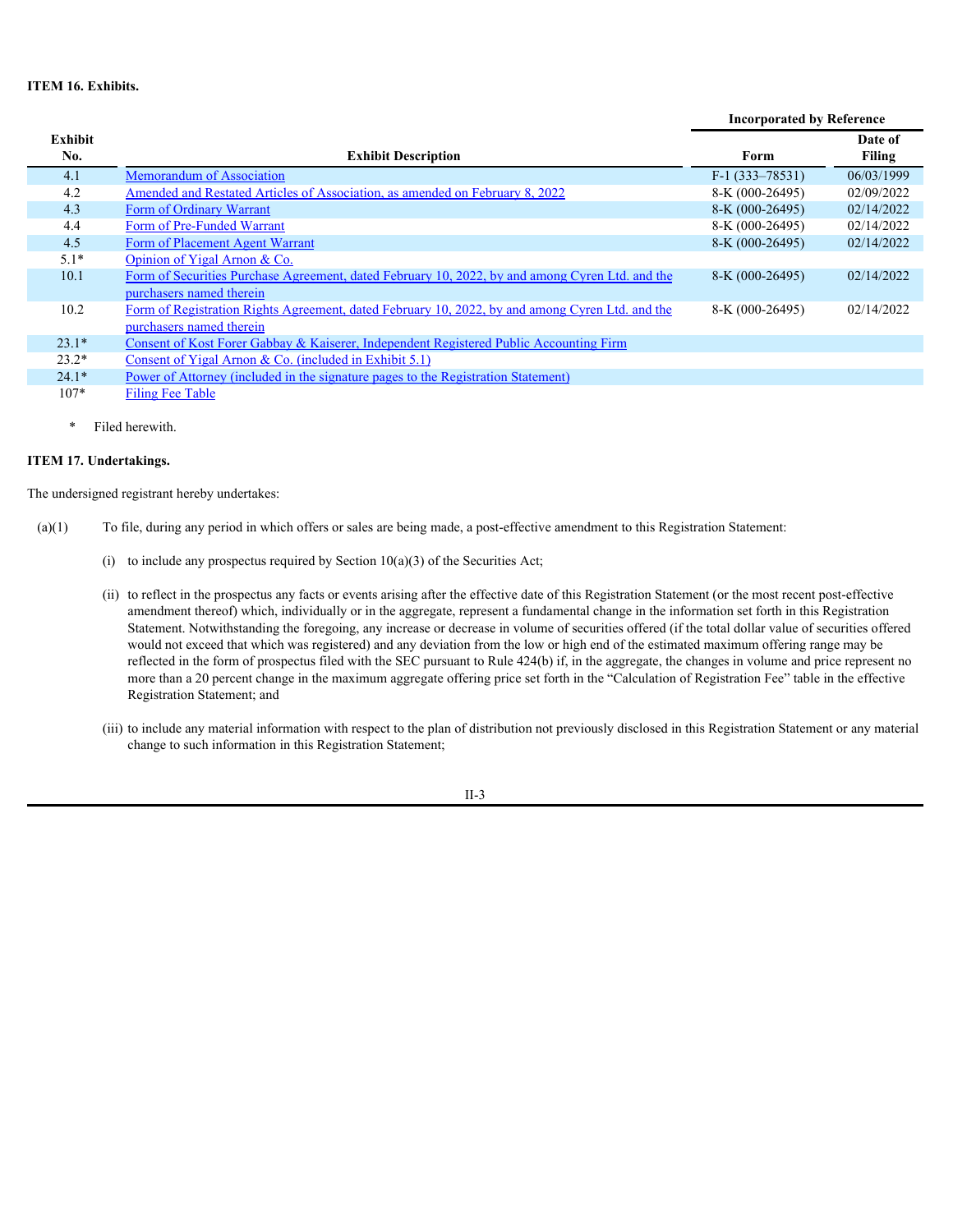*provided*, *however*, that paragraphs (a)(1)(i), (a)(1)(ii) and (a)(1)(iii) do not apply if the information required to be included in a post-effective amendment by those paragraphs is contained in reports filed with or furnished to the SEC by the registrant pursuant to Section 13 or Section 15(d) of the Exchange Act, that are incorporated by reference in this Registration Statement, or is contained in a form of prospectus filed pursuant to Rule 424(b) that is part of this Registration Statement.

- (2) That, for the purposes of determining any liability under the Securities Act, each such post-effective amendment shall be deemed to be a new registration statement relating to the securities offered therein, and the offering of such securities at the time shall be deemed to be the initial *bona fide* offering thereof.
- (3) To remove from registration by means of a post-effective amendment any of the securities being registered which remain unsold at the termination of the offering.
- (4) That, for the purpose of determining liability under the Securities Act to any purchaser:
	- (i) each prospectus filed by the registrant pursuant to Rule  $424(b)(3)$  shall be deemed to be part of the Registration Statement as of the date the filed prospectus was deemed part of and included in the Registration Statement; and
	- (ii) each prospectus required to be filed pursuant to Rule  $424(b)(2)$ , (b)(5), or (b)(7) as part of a registration statement in reliance on Rule 430B relating to an offering made pursuant to Rule  $415(a)(1)(i)$ , (vii) or (x) for the purpose of providing the information required by Section 10(a) of the Securities Act shall be deemed to be part of and included in the Registration Statement as of the earlier of the date such form of prospectus is first used after effectiveness or the date of the first contract of sale of securities in the offering described in the prospectus. As provided in Rule 430B, for liability purposes of the issuer and any person that is at that date an underwriter, such date shall be deemed to be a new effective date of the Registration Statement relating to the securities in the Registration Statement to which that prospectus relates, and the offering of such securities at that time shall be deemed to be the initial *bona fide* offering thereof; *provided, however*, that no statement made in a registration statement or prospectus that is part of the Registration Statement or made in a document incorporated or deemed incorporated by reference into the Registration Statement or prospectus that is part of the Registration Statement will, as to a purchaser with a time of contract of sale prior to such effective date, supersede or modify any statement that was made in the Registration Statement or prospectus that was part of the Registration Statement or made in any such document immediately prior to such effective date.
- (5) The undersigned registrant hereby undertakes that, for purposes of determining any liability under the Securities Act, each filing of the registrant's annual report pursuant to Section 13(a) or 15(d) of the Exchange Act (and, where applicable, each filing of an employee benefit plan's annual report pursuant to Section 15(d) of the Exchange Act) that is incorporated by reference in this Registration Statement shall be deemed to be a new registration statement relating to the securities offered therein, and the offering of such securities at that time shall be deemed to be the initial *bona fide* offering thereof.
- (6) Insofar as indemnification for liabilities arising under the Securities Act may be permitted to directors, officers and controlling persons of the registrant pursuant to the indemnification provisions described herein, or otherwise, the registrant has been advised that in the opinion of the SEC such indemnification is against public policy as expressed in the Securities Act and is, therefore, unenforceable. In the event that a claim for indemnification against such liabilities (other than the payment by the registrant of expenses incurred or paid by a director, officer or controlling person of the registrant in the successful defense of any action, suit or proceeding) is asserted by such director, officer or controlling person in connection with the securities being registered, the registrant will, unless in the opinion of its counsel the matter has been settled by controlling precedent, submit to a court of appropriate jurisdiction the question whether such indemnification by it is against public policy as expressed in the Securities Act and will be governed by the final adjudication of such issue.

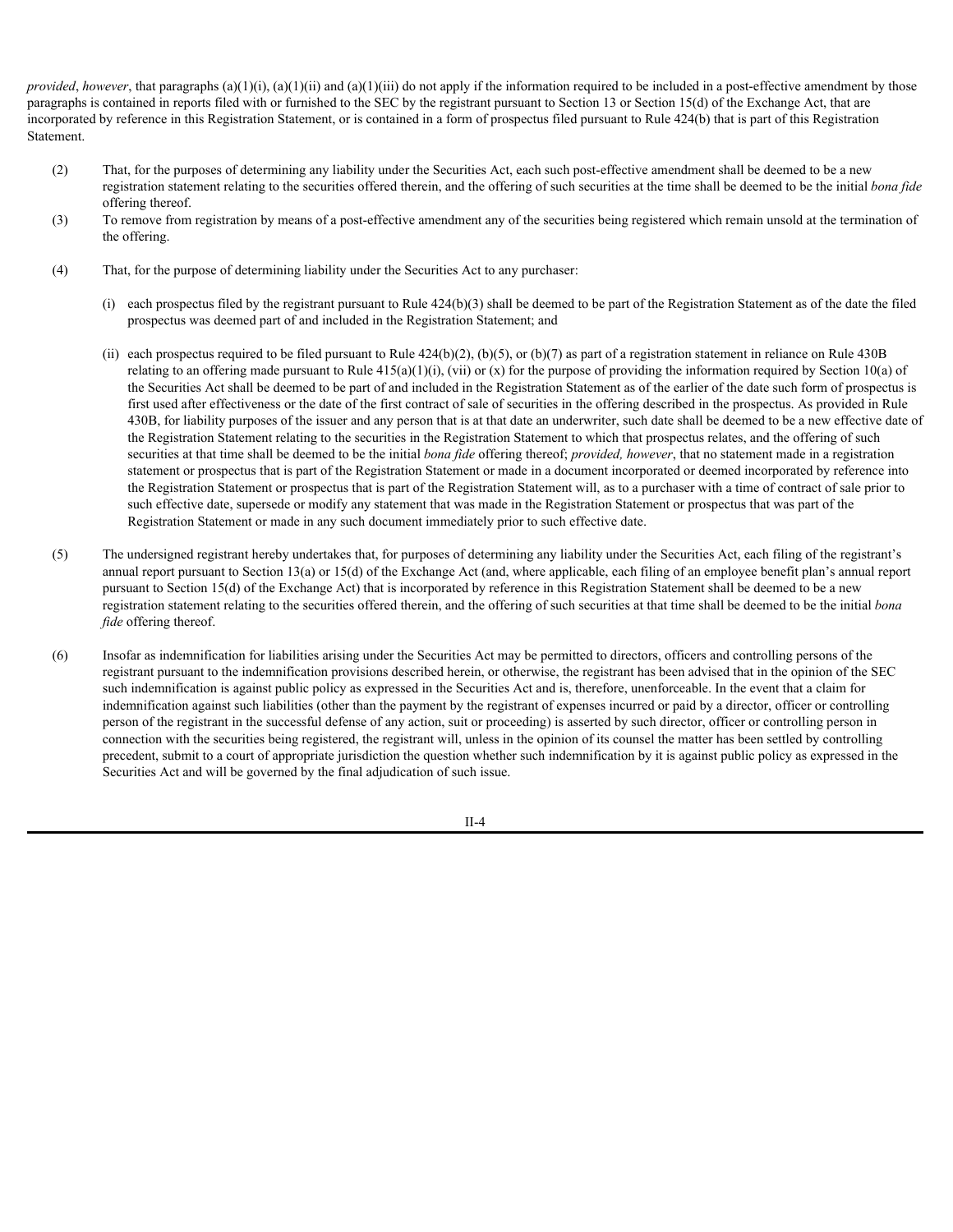#### <span id="page-24-0"></span>**SIGNATURES**

Pursuant to the requirements of the Securities Act of 1933, as amended, the registrant certifies that it has reasonable grounds to believe that it meets all of the requirements for filing on Form S-3 and has duly caused this Registration Statement to be signed on its behalf by the undersigned, thereunto duly authorized, in the city of McLean, Commonwealth of Virginia, on February 23, 2022.

CYREN LTD.

By: /s/ Brett Jackson

Brett Jackson Chief Executive Officer

#### **SIGNATURES AND POWER OF ATTORNEY**

We, the undersigned officers and directors of Cyren Ltd. hereby severally constitute and appoint Brett Jackson and Kenneth Tarpey, and each of them singly, our true and lawful attorneys with full power to any of them, and to each of them singly, to sign for us and in our names in the capacities indicated below the Registration Statement on Form S-3 filed herewith and any and all amendments (including post-effective amendments) to said Registration Statement, and any registration statement filed pursuant to Rule 462 under the Securities Act of 1933, as amended, in connection with said Registration Statement, and to file or cause to be filed the same, with all exhibits thereto and other documents in connection therewith, with the Securities and Exchange Commission, and generally to do all such things in our name and on our behalf in our capacities as officers and directors to enable Cyren Ltd. to comply with the provisions of the Securities Act of 1933, as amended, and all requirements of the Securities and Exchange Commission, hereby ratifying and confirming all that said attorneys, and each of them, or their substitute or substitutes, shall do or cause to be done by virtue hereof.

Pursuant to the requirements of the Securities Act of 1933, as amended, this Registration Statement has been signed by the following persons in the capacities and on the dates indicated.

| Signature            | <b>Title</b>                                 | Date              |
|----------------------|----------------------------------------------|-------------------|
| /s/<br>Brett Jackson | Chief Executive Officer and Director         | February 23, 2022 |
| <b>Brett Jackson</b> | (Principal Executive Officer)                |                   |
| /s/ Kenneth Tarpey   | Chief Financial Officer                      | February 23, 2022 |
| Kenneth Tarpey       | (Principal Financial and Accounting Officer) |                   |
| /s/ John Becker      | Director                                     | February 23, 2022 |
| John Becker          |                                              |                   |
| /s/ Brian Chang      | Director                                     | February 23, 2022 |
| <b>Brian Chang</b>   |                                              |                   |
| /s/ Cary Davis       | Director                                     | February 23, 2022 |
| Cary Davis           |                                              |                   |
| /s/ David Earhart    | Director                                     | February 23, 2022 |
| David Earhart        |                                              |                   |
| /s/ James Hamilton   | Director                                     | February 23, 2022 |
| James Hamilton       |                                              |                   |
| /s/ Hila Karah       | Director                                     | February 23, 2022 |
| Hila Karah           |                                              |                   |
| /s/ Rajveer Kushwaha | Director                                     | February 23, 2022 |
| Rajveer Kushwaha     |                                              |                   |
| /s/ Lauren Zletz     | Director                                     | February 23, 2022 |
| Lauren Zletz         |                                              |                   |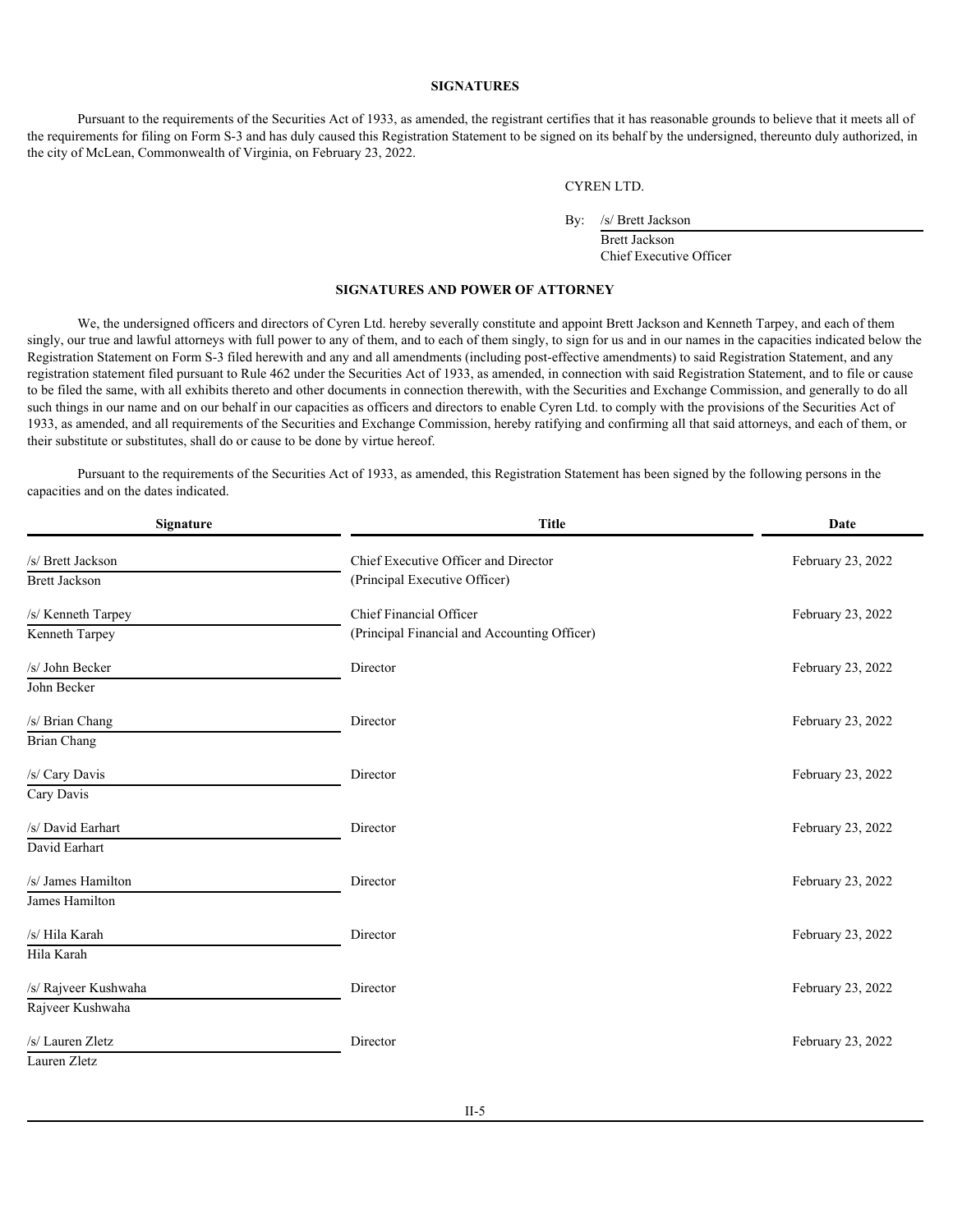## **AUTHORIZED REPRESENTATIVE**

Pursuant to the requirements of Section 6(a) of the Securities Act of 1933, as amended, this Registration Statement has been signed on behalf of the Registrant by the undersigned, solely in his capacity as the duly authorized representative of the Registrant in the United States, on February 23, 2022.

By: /s/ Brett Jackson

Name: Brett Jackson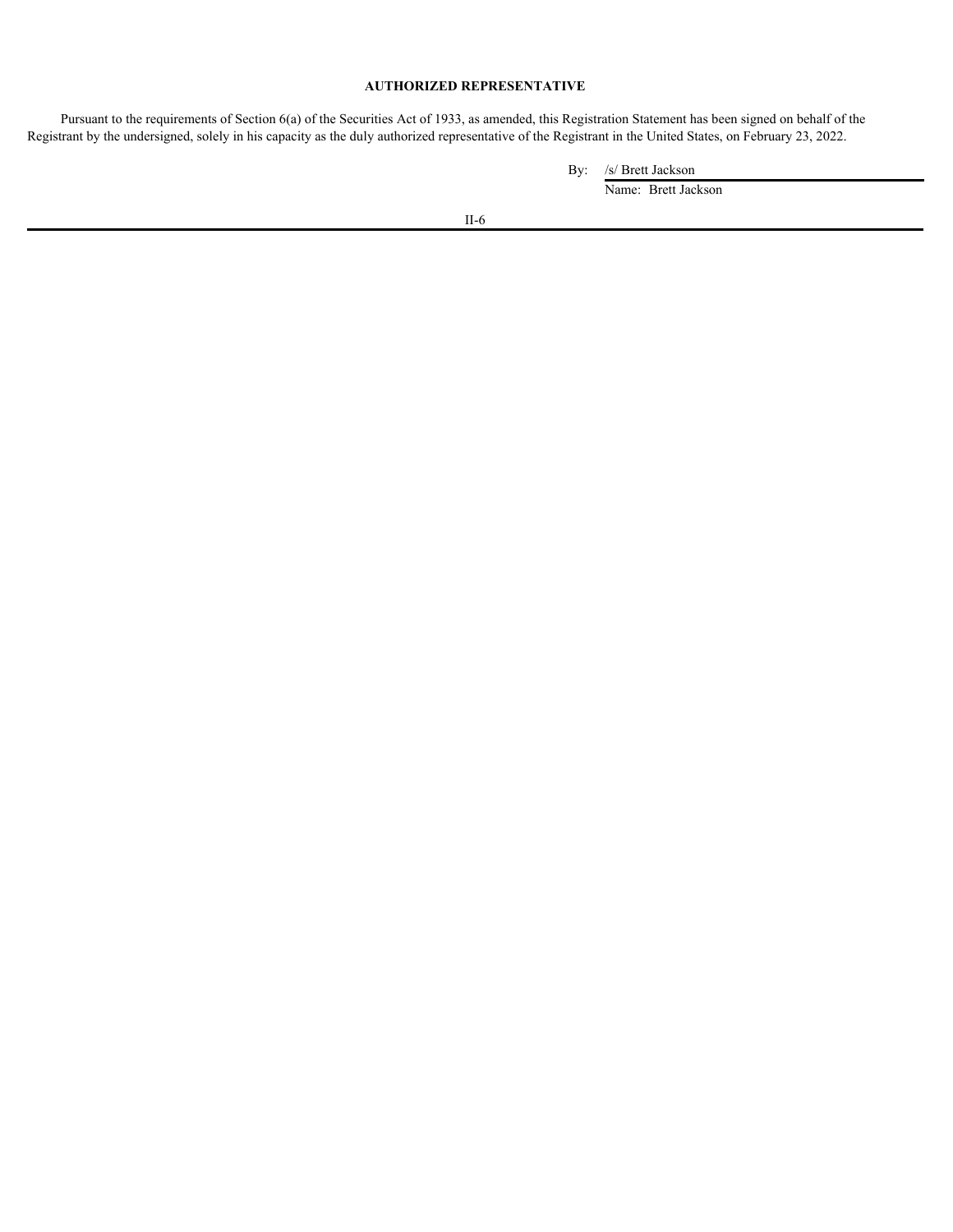<span id="page-26-0"></span>

# YIGAL ARNON & CO. LAW FIRM

**Yigal Arnon (1929- 2014 Hanital Belinson** Amalia Meshi Hagai Shmueli Barry Levenfeld David H. Schapiro Micki Shapira Hila Rot Hagit Bavly **Exam Zach** Eran Kadosh Orna Sasson Barak Tal Doron Tamir Daniel Abarbanel David Osborne Liron Hacohen Orly Tsioni David Roness Mordehai Baicz Eli Greenbaum Naama Hod Barak Platt **Lee Maor** Yoran Gill Guy Sagiv Asaf Eylon Adrian Daniels Yuval Shalheveth Keren Tal Jacob Ben Chitrit Peter Sugarman Yael Hoefler Ben Sandler Joeri Kreisberg Ruth Loven Joshua Lieberman Roni Osborne Yarom Romem Eyal Aichel Adam Spruch Roy Masuri Noa Slavin Yuval Bargil Ofir Levy

Micki Shapira Assaf Mesica Naftali Nir Sagi Schiff Roy Masuri

Dror Vigdor Yoheved Novogroder Gil Oren Guy Fuhrer Ronit Amir Yaniv Ezra Gross Eran Lempert Tomer Bar-Nathan Nir Rodnizky Michal Sagmon Chen Lanir Tamar Gilboa Raffi Brown Omri Schnaider Keren Tal Rinat Michael Amos Oseasohn Eyal Aichel Noam Shochat Adi Daniel Guy Fatal **Derora** Tropp Shani Lorch Hila Amiel Maayan Malka Rublin

Amnon Lorch Dror Varsano Roey Sasson Shiri Shaham David Akrish Daphna Livneh Benjamin Horef Nimrod Vromen Boaz Fiel Netanella Treistman Simon Weintraub Yulia Lazbin Miriam Friedmann Eliran Furman Sivan Gilron Dotan Daniel Green Edan Regev Hanital Belinson Gitit Ramot-Adler Oren Roth Goor Koren Moshe Lankry Eran Zach Eran Kadosh Sophie Blackston Ido Chitman Neta Goshen Elad Morgenstern Liron Hacohen Alona Toledano David Roness Inbar Hakimian-Nahari Eli Greenbaum Naama Hod Asaf tenenbaum Maor Layani Guy Sagiv Yehudit Biton Shiran Glitman Lior Gelbard Michal Zeituny Taub Lareine Khoury Yonatan Grinstein Nechemia Englman Joshua Lieberman Roni Osborne Avi Anouchi Michael Horowitz Guy Kortany Yonatan Whitefield Nir Rodnizky Shira Teger Maytal Spivak Michal Sagmon Rachel Lerman Avraham Schoen Ravid Saar Ron Ashkenazi Yehonatan Cohen Carmel Bareket Adi Samuel David Shmulevitz Yuval Shamir Guy Ziv-Shalom Lihi Katzenelson Lior Cohen Goldstein Raffi Brown Liad Kalderon Shahar Uziely Nataly Margalit Omri Schnaider Dani Weissberg Nitzan Kahana Amos Oseasohn Tali Har-Oz Daniel Rosenbaum Tal Alon Noa Slavin Nitzan Fisher Conforti Itamar Cohen Chaim Cohen Shai Margalit Nir Kamhi Ravid Saar Elan Loshinsky Ron Ashkenazi Dror Kanarik Sarig Carmel Nudler Yehonatan Cohen Carmel Bareket Elior Goldenberg Aaron Shaw Maor Alev Yuval Dekel Shiri Vilkin Regina Pevzner Lareine Khoury Yonatan Grinstein Nohar Hadar Tal Alon Avital Salzman Moshe Pasker Victoria Savu Derora Tropp Hadil Nassif Khawand

Moran Shachar

Roei Brizel

Evyatar Katz

Josh Hauser Eitan Cohen

Vered Glaubach Yair Taitelbaum

Areen Nashef

Hillel Segal

Tel Aviv | February 23, 2022

Cyren Ltd. 10 Ha-Menofim St., 5th Floor Herzliya, 4672561 Israel

Dear Sir/Madam,

#### Re: Cyren Ltd.

We have acted as special counsel to Cyren Ltd., a company organized under the laws of the State of Israel (the "Company"), in connection with the issuance and sale by the Company in a private offering (the "Offering") of 760,757 ordinary shares of the Company par value ILS 3.0 per share (the "Ordinary Shares" and, such number of Ordinary Shares issued and sold in the Offering, the "Offered Shares"), warrants (the "Ordinary Warrants") to purchase 3,129,075 Ordinary Shares of the Company (the "Ordinary Warrant Shares") and pre-funded warrants (the "Pre-Funded Warrants") to purchase 2,368,318 Ordinary Shares of the Company (the "Pre-Funded Warrant Shares"), as contemplated by the securities purchase agreements, dated as of February 10, 2022, by and among the Company and the Investors (as defined therein) (the "SPA"). The Company has also entered into that certain letter agreement, dated as of February 6, 2022 (the "Engagement Letter" and together with the SPA, the "Agreements"), by and between the Company and H.C. Wainwright & Co., LLC (the "Placement Agent"), pursuant to which the Placement Agent agreed to act as the placement agent in connection with the Offering and the Company has agreed to issue to the Placement Agent (or its designees) warrants (the "Engagement Letter Warrants" and together with the Ordinary Warrants and the Pre-Funded Warrants, the "Warrants") to purchase up to 187,745 Ordinary Shares (the "Engagement Letter Warrant Shares," and together with the Ordinary Warrant Shares, Pre-Funded Warrant Shares, the "Warrant Shares").

1 Azrieli Center, Tel Aviv, 6702101 | Phone: +972-3-6087777 | Fax: +972-3-6087724 31 Hillel Street, Jerusalem, 9458131 | Phone: +972-2-6239239 | Fax: +972-2-6239233 www.arnon.co.il | info@arnon.co.il

Michal Mor Stav Orenstein Shine Meron Charleen Moerdler Galit Frank Avia Ickovics Elad Peleg Amira Brizel Royi Heilig Avishai Oberman Yifat Hovev Eyal Safrai Ido Zahavi Sapir Shimoni Guy Yarom Leah Grumet Tom Kuper Moshe Abraham Moran Shachar Avichai Isaschar Ran Aziel Lior Hochshtadt Ofek Sinai Shmuel Ofen Or Perel Uri Galatt Maya Haran Adina Mirchin Shira Eidelman Amiram Zano Dana Kleiman Basel Sader Tal Segev Yehuda Attar Yitzy Rizel

Dafna Shaham Nechemia Englman Idan Adar Roy Keidar Of Counsel Mor Ido Rotem Cohen Gidon Weinstock Of Counsel Tomer Tako Shahar Iluz Tamar Tavory Of Counsel Natalie Korenfeld Itay Ashkenazi Paul H. Baris (1934-2010) Ido Sella Nira Kuritzky Rami Kook Eran Ilan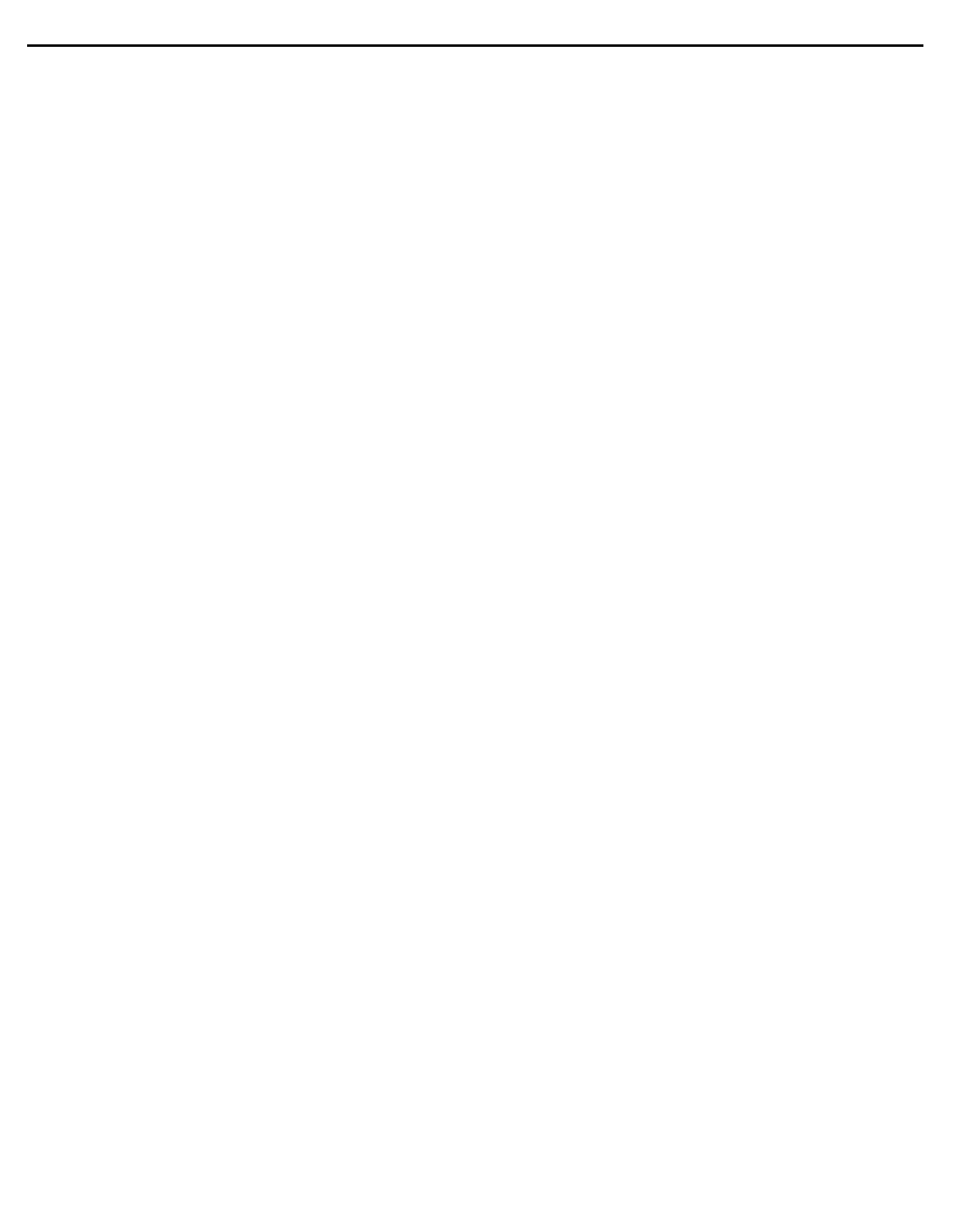

As counsel to the Company in Israel, we have examined copies of the Agreements, the Amended and Restated Articles of Association of the Company and such corporate records, instruments, and other documents relating to the Company and such matters of law as we have considered necessary or appropriate for the purpose of rendering this opinion.

In rendering the opinions set forth below, we have assumed the genuineness of all signatures, the legal capacity of natural persons, the authenticity of all documents submitted to us as originals, the conformity to original documents of all documents submitted to us as duplicates or certified or conformed copies and the authenticity of the originals of such latter documents.

Based on the foregoing, we advise you that in our opinion (i) the Ordinary Shares are duly authorized, legally issued, fully-paid and non-assessable, and (ii) the Warrant Shares are duly authorized and when issued in accordance with the terms of the Warrants, will be legally issued, fully-paid and non-assessable.

We are members of the Israeli bar, and the opinions expressed herein are limited to questions arising under the laws of the State of Israel, and we disclaim any opinion whatsoever with respect to matters governed by the laws of any other jurisdiction.

We hereby consent to the use of this opinion as Exhibit 5.1 to the Company's Registration Statement on Form S-3 filed today with the United States Securities and Exchange Commission (the "Registration Statement"), and to the reference to us under the caption "Legal Matters" in the prospectus included in the Registration Statement. In giving such consent, we do not thereby concede that we are within the category of persons whose consent is required under Section 7 of the Act or the Rules and Regulations of the Commission thereunder.

Sincerely,

/s/ Yigal Arnon & Co.

Yigal Arnon & Co.

1 Azrieli Center, Tel Aviv, 6702101 | Phone: +972-3-6087777 | Fax: +972-3-6087724 31 Hillel Street, Jerusalem, 9458131 | Phone: +972-2-6239239 | Fax: +972-2-6239233 www.arnon.co.il | info@arnon.co.il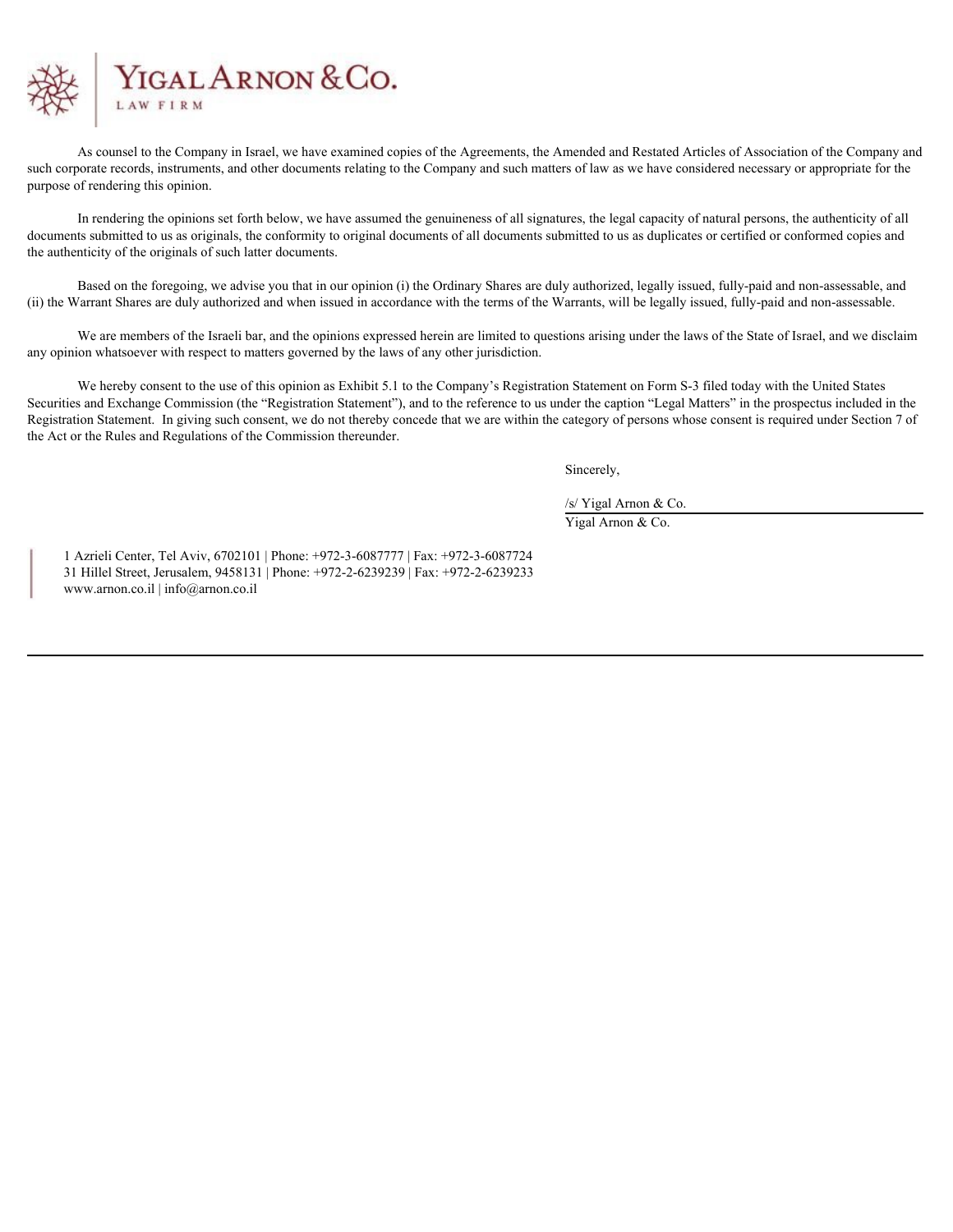## **CONSENT OF INDEPENDENT REGISTERED PUBLIC ACCOUNTING FIRM**

<span id="page-29-0"></span>We consent to the reference to our firm under the caption "Experts" in the Registration Statement (Form S-3) and related Prospectus of Cyren Ltd. for the registration of Ordinary Shares and to the incorporation by reference therein of our report dated March 30, 2021, with respect to the consolidated financial statements of Cyren Ltd. included in its Annual Report (Form 10-K) for the year ended December 31, 2020, filed with the Securities and Exchange Commission.

/s/ KOST FORER GABBAY & KASIERER

KOST FORER GABBAY & KASIERER Tel-Aviv, Israel A Member of Ernst & Young Global February 23, 2022